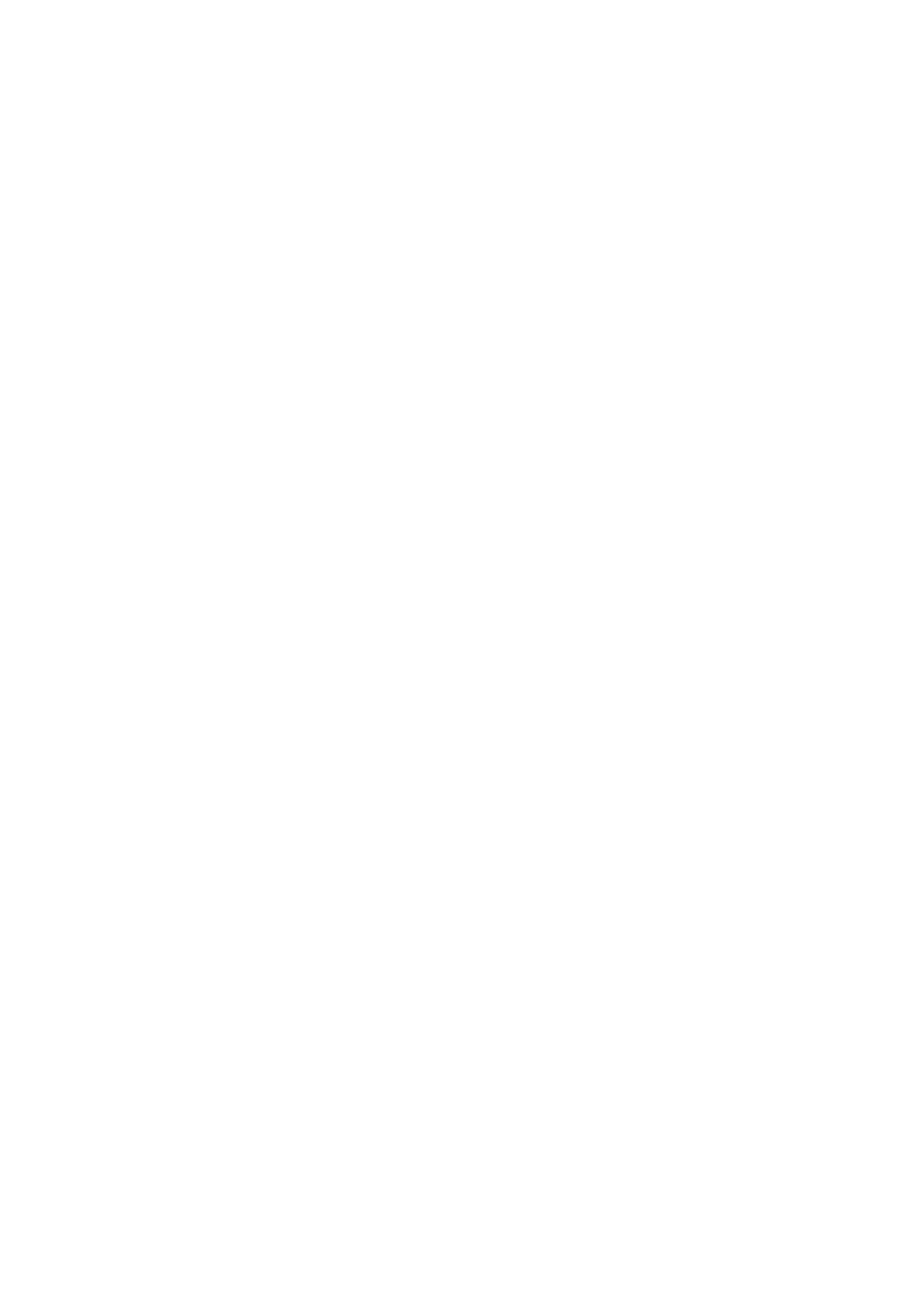# A Simple Implementation Technique for Priority Search Queues März 2001

RALF HINZE

Institute of Information and Computing Sciences, Utrecht University P.O.Box 80.089, 3508 TB Utrecht, The Netherlands (e-mail: ralf@cs.uu.nl)

#### Abstract

This paper presents a new implementation technique for priority search queues. This abstract data type is an amazing blend of finite maps and priority queues. Our implementation supports logarithmic access to a binding with a given key and constant access to a binding with the minimum value. Priority search queues can be used, for instance, to give a simple, purely functional implementation of Dijkstra's single source shortest-path algorithm.

A non-technical concern of the paper is to foster abstract data types and views. Priority search queues have been largely ignored by the functional programming community and we believe that they deserve to be known better. Views prove their worth both in defining a convenient interface to the abstract data type and in providing a readable implementation.

#### 1 Introduction

The aim of this paper is threefold:

First, we would like to advertise priority search queues, a useful abstract data type that has been largely ignored by the functional programming community and that deserves to be known better. Priority search queues are an amazing blend of finite maps (or dictionaries) and priority queues, that is, they support both dictionary operations (for instance, accessing a binding with a given key) and priority queue operations (for instance, accessing a binding with the minimum value). We give two simple applications that demonstrate their usefulness: a purely functional implementation of Dijkstra's single-source shortest path algorithm and an efficient implementation of the first-fit heuristics for the bin packing problem.

Second, we describe a simple implementation technique for the abstract data type. The standard implementation of priority search queues, McCreight's priority search trees (1985), combines binary search trees and heaps. Unfortunately, balanced search trees and heaps do not go well together. Rotations that are typically used to maintain balance destroy the heap property and restoring the property takes  $\Theta(h)$  time where h is the height of the tree. Consequently, in order to attain overall logarithmic time bounds the underlying balancing scheme must guarantee that the number of rotations per update is bounded by a constant. We show that it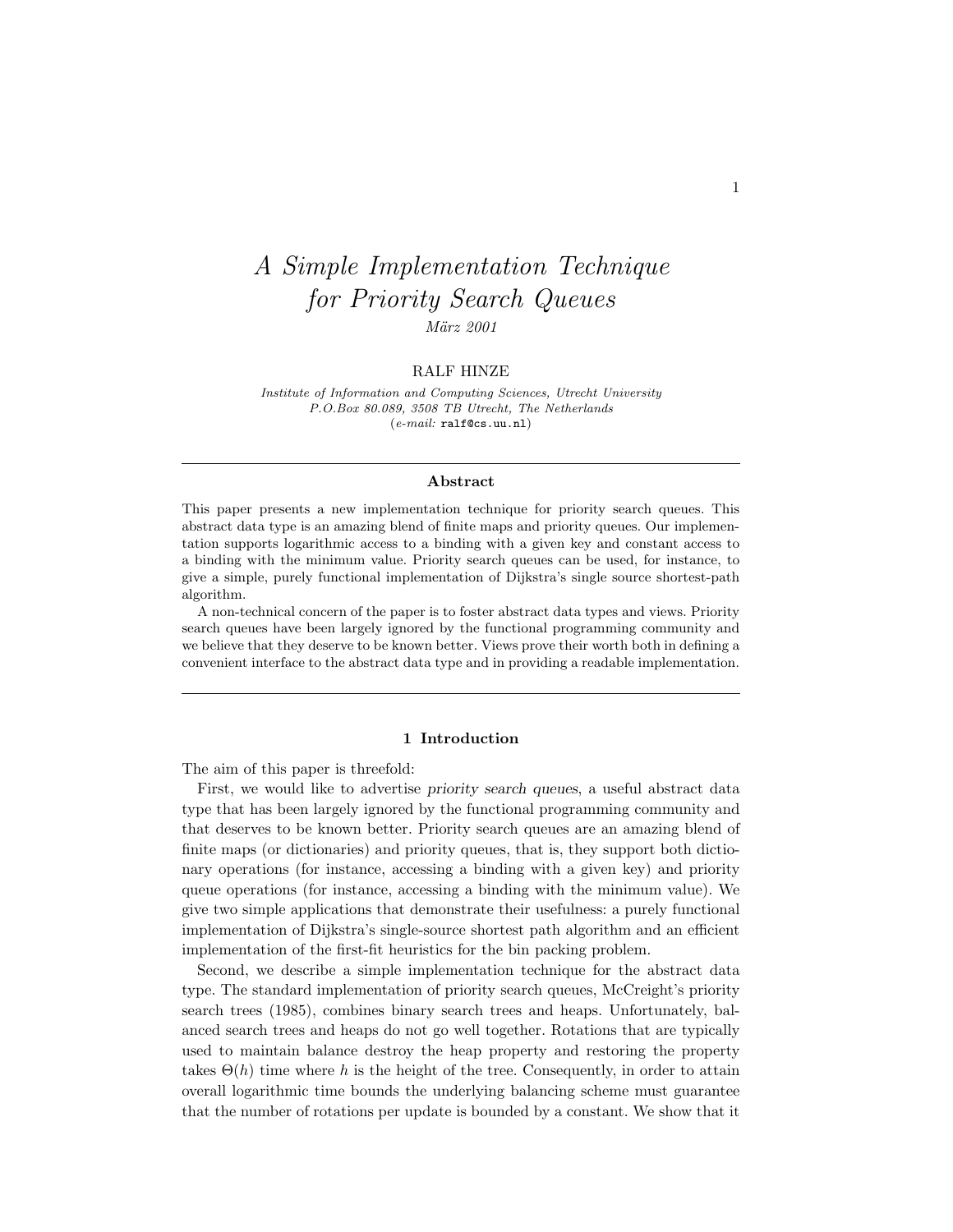is possible to weaken the heap property so that rotations become constant time operations without sacrificing the running time of the priority queue methods. Thus, we can freely choose an underlying balancing scheme—we illustrate our approach using Adams's weight-balanced trees (1993).

Third, we would like to promote the use of views. Views have been introduced by Wadler (1987) to relieve the tension between pattern matching and abstraction. Briefly, views allow any type (in particular, any abstract data type) to be viewed as a free data type. We have found views not only useful for providing a convenient interface to an abstract data type but also extremely helpful in the implementation itself. The use of views made the code substantially clearer.

The remainder of this paper is structured as follows. Section 2 briefly reviews the concept of views. Section 3 introduces the abstract data type priority search queue and Section 4 illustrates its use. Section 5 provides a simple implementation based on unbalanced trees. Section 6 then shows how to augment the basic implementation by a balancing scheme. Section 7 analyses the running time of so-called range queries. Finally, Section 8 reviews related work and Section 9 concludes. Auxiliary types and functions that are used in the implementation are listed in Appendix A.

# 2 Preliminaries: views

The code in this paper is given in Haskell 98 (Peyton Jones & Hughes, 1999) augmented by the concept of views (Burton  $et \ al.$ , 1996; Okasaki, 1998b). This section briefly reviews Okasaki's proposal for views (1998b).

A view allows any type to be viewed as a free data type. A view declaration for a type T consists of an anonymous data type, the view type, and an anonymous function, the view transformation, that shows how to map elements of  $T$  to the view type. Here is a simple example that defines a minimum view on lists:

view  $(Ord\ a)\Rightarrow [a] = Empty \mid Min\ a\ [a]$  where  $[$   $\rightarrow$  Empty  $a_1 : Empty \longrightarrow Min \ a_1 []$  $a_1 : Min \ a_2 \ as$  $| a_1 \leq a_2 \longrightarrow Min \space a_1 \space (a_2 : as)$ | otherwise  $\rightarrow$  Min  $a_2$   $(a_1 : as)$ .

This declaration introduces two constructors, Empty and Min, that henceforth can be used to pattern match elements of type [a], where the context '(Ord a)  $\Rightarrow$ ' restricts a to instances of Ord. The minimum view allows any list to be viewed as an ordered list. The following definition of selection sort nicely illustrates the use of views:

| selection-sort                                       |                  | $\therefore$ $(Ord a) \Rightarrow [a] \rightarrow [a]$ |
|------------------------------------------------------|------------------|--------------------------------------------------------|
| selection-sort Empty                                 | $=$ $\mathbb{H}$ |                                                        |
| selection-sort (Min a as) = $a$ : selection-sort as. |                  |                                                        |

The view constructors can be freely mixed with ordinary data type constructors. In fact, the view transformation of the minimum view already illustrates nested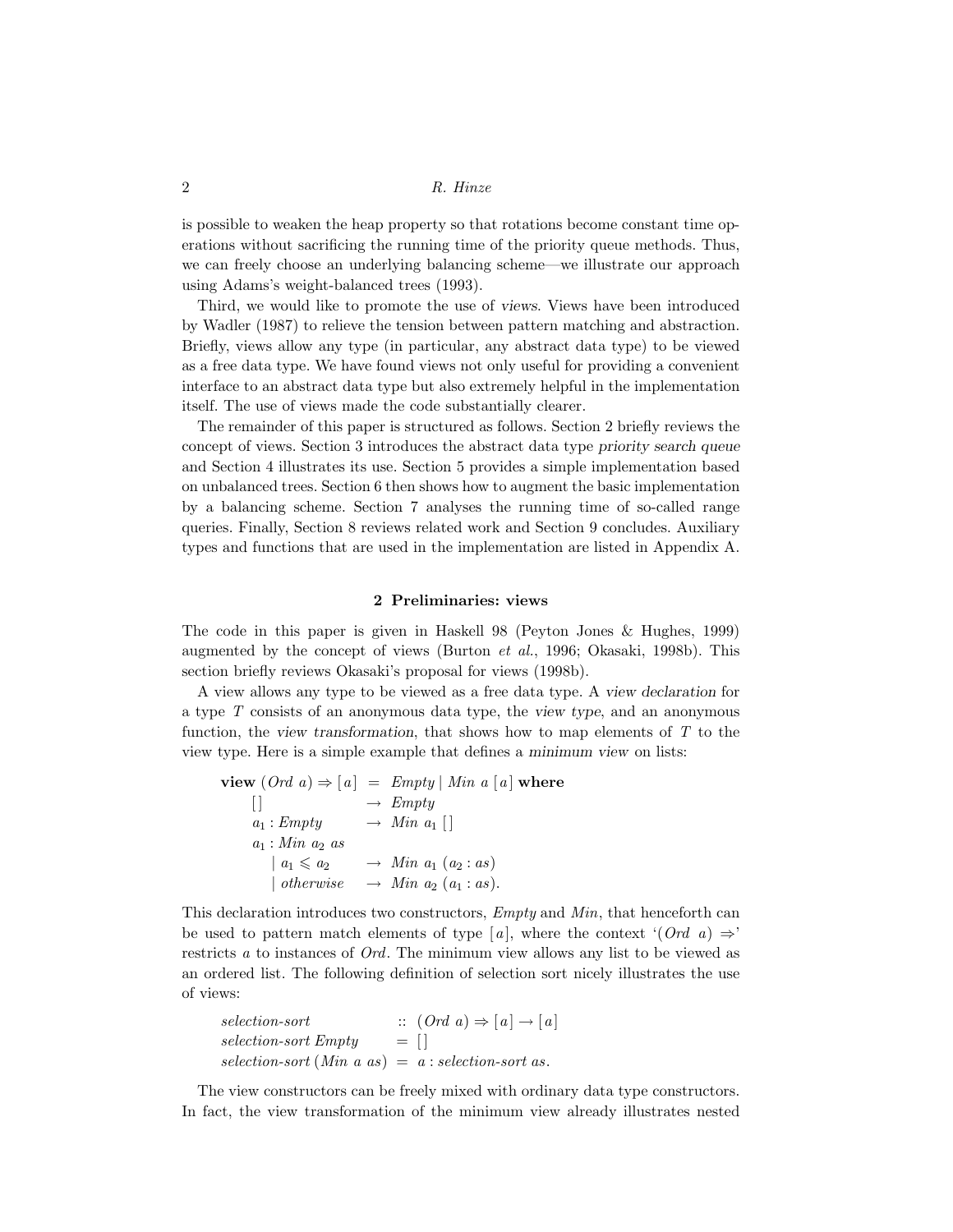patterns. A type can even have multiple views. However, view constructors may only appear in patterns—with the notable exception of the view transformation itself.

View declarations can be implemented by a simple source to source translation: each view is expanded into a data type and a function. For the minimum view we obtain:

| $data$ Min-View $a$    | $=$ Empty   Min a [a]                                           |
|------------------------|-----------------------------------------------------------------|
| $min\text{-}view$      | $\therefore$ (Ord a) $\Rightarrow$ [a] $\rightarrow$ Min-View a |
| $min\text{-}view\ x_1$ | $= \case x_1 \text{ of }$                                       |
|                        | $\rightarrow$ Empty                                             |
| $a_1$ : $x_2$          | $\rightarrow$ case min-view $x_2$ of                            |
| Empty                  | $\rightarrow$ Min a <sub>1</sub>                                |
| $Min$ $a2$ as          |                                                                 |
|                        | $  a_1 \leq a_2 \rightarrow Min \space a_1 \space (a_2 : as)$   |
|                        | otherwise $\rightarrow$ Min $a_2$ $(a_1:as)$ .                  |

The function is invoked whenever constructors of the view appear in patterns. In our example, the view constructors appear in the view transformation itself. Consequently, it is expanded into a recursive function. Selection sort becomes:

selection-sort  $x = \cose minView x$  of  $Empty \longrightarrow []$ Min a as  $\rightarrow a$ : selection-sort as.

For a precise definition of the semantics we refer the interested reader to Okasaki's paper (1998b)—the proposal is for Standard ML but it can be easily adapted to Haskell 98.

# 3 Priority search queues

The abstract data type priority search queue is conceptually a finite map that supports efficient access to the binding with the minimum value, where a binding is an argument-value pair and a finite map is a finite set of bindings. For emphasis, we call the arguments keys and the associated values priorities. Bindings are represented by the following data type:

$$
\begin{array}{lcl} \textbf{data} \ k \mapsto p & = & k \mapsto p \\ \textit{key} & :: & (k \mapsto p) \to k \\ \textit{key} \ (k \mapsto p) & = & k \\ \textit{prio} & :: & (k \mapsto p) \to p \\ \textit{prio} \ (k \mapsto p) & = & p. \end{array}
$$

Note that we use  $\leftrightarrow$ ' both as a type constructor and as a value constructor. The functions key and prio provide access to the key and to the priority of a binding. Like the type of bindings, the abstract data type of priority search queues is parametric in the types of keys and priorities:

data PSQ k p.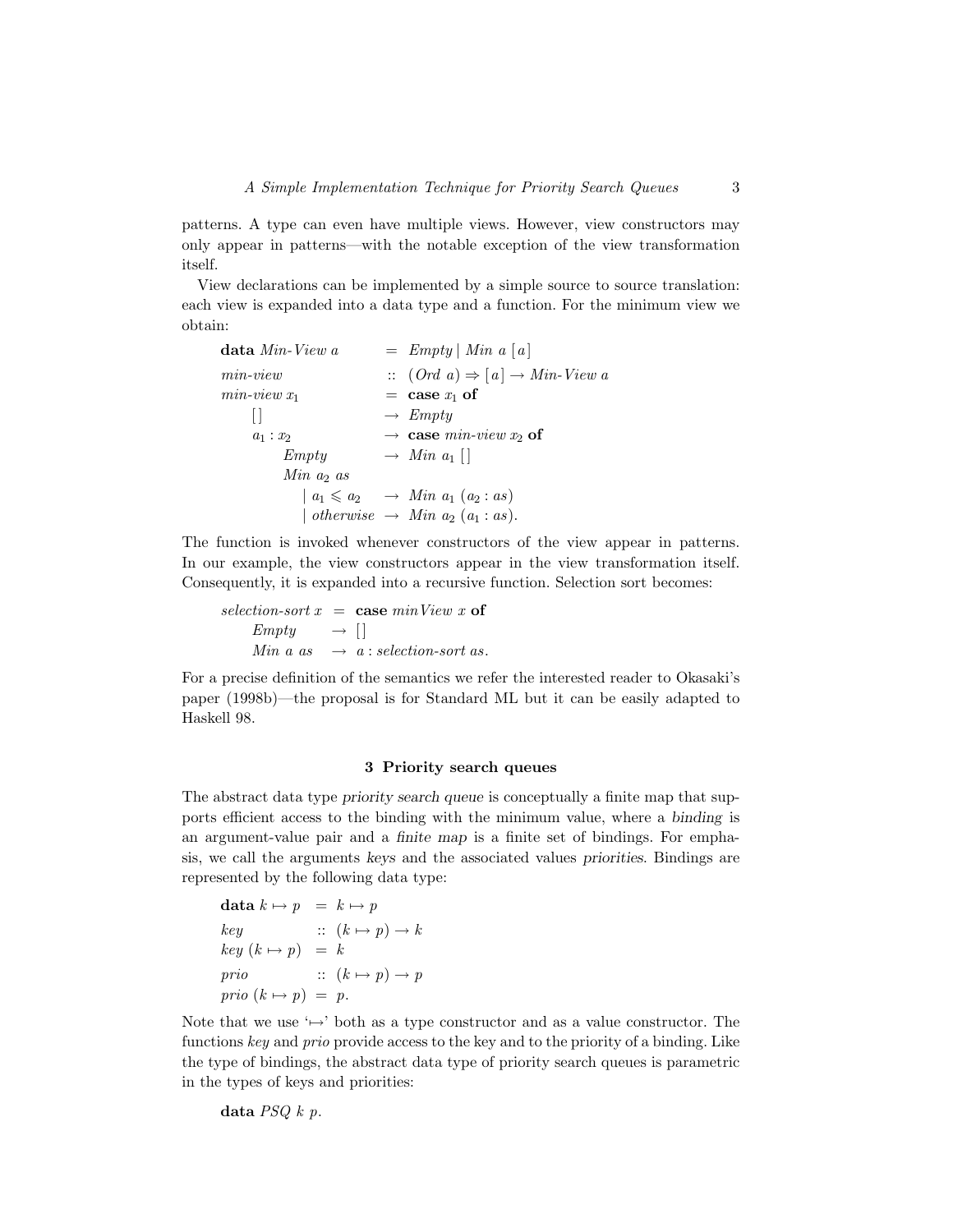Most operations on priority search queues require that both  $k$  and  $p$  are totally ordered. This condition is expressed in Haskell by the context '(Ord k, Ord p)  $\Rightarrow$ '. However, in the rest of this section we will omit the context to reduce clutter.

Priority search queues support both finite map and priority queue operations plus so-called range queries.

Constructors and insertion

 $\emptyset$  ::  $PSQ k p$  $\{\cdot\}$  ::  $(k \mapsto p) \rightarrow PSQ \; k \; p$ insert ::  $(k \mapsto p) \rightarrow PSQ \; k \; p \rightarrow PSQ \; k \; p$ from-ord-list  $:: [k \mapsto p] \rightarrow PSQ k p$ 

The constructor  $\emptyset$  represents the empty queue;  $\{b\}$  creates a queue that contains b as the single binding; insert b q inserts binding b into q (if the queue contains a binding with the same key, then the old binding is overwritten); and from-ord-list converts a list of bindings into a queue with the precondition that the list is sorted into increasing order by key.

Destructors and deletion

view PSQ k  $p = Empty \mid Min (k \mapsto p)$  (PSQ k p) delete  $\therefore k \rightarrow PSQ \; k \; p \rightarrow PSQ \; k \; p$ 

A queue is destructed using the patterns  $Empty$  and  $Min b q$  introduced by the view declaration. The function *delete* removes a binding with the given key (the queue is left unchanged if it does not contain a binding with the key). The constructors of the minimum view have the following meaning: if a queue pattern matches *Empty*, then it is empty; otherwise it matches *Min b q* where b is the binding with the minimum priority and  $q$  is the remaining queue. Thus, using the view we can effectively treat a priority search queue as a list of bindings ordered by priority.

Observers

lookup  $\therefore k \rightarrow PSQ \; k \; p \rightarrow \text{Map}e \; p$ to-ord-list ::  $PSQ k p \rightarrow [k \mapsto p]$ at-most ::  $p \rightarrow PSQ \; k \; p \rightarrow [k \mapsto p]$ at-most-range  $\therefore$   $p \rightarrow (k, k) \rightarrow PSQ \; k \; p \rightarrow [k \mapsto p]$ 

The function lookup finds the priority associated with a given key: the call lookup k q returns Nothing if the queue does not contain the key  $k$ ; otherwise it yields Just p where  $p$  is the priority associated with  $k$ . The function to-ord-list converts a queue into a list of bindings ordered by key. Priority search queues not only support dictionary and priority queue operations. As a little extra they also allow for socalled range queries: at-most  $p_t$  q returns a list of bindings ordered by key whose priorities are at most  $p_t$ ; at-most-range  $p_t$  ( $k_l, k_r$ ) q returns a list of bindings ordered by key whose priorities are at most  $p_t$  and whose keys lie between  $k_l$  and  $k_r$ . If we interpret keys and priorities as  $x$ - and  $y$ -coordinates, then  $at-most-range$  implements a  $1\frac{1}{2}$ -dimensional query. It is only  $1\frac{1}{2}$ -dimensional, because we can only specify semiinfinite ranges for the y-coordinate.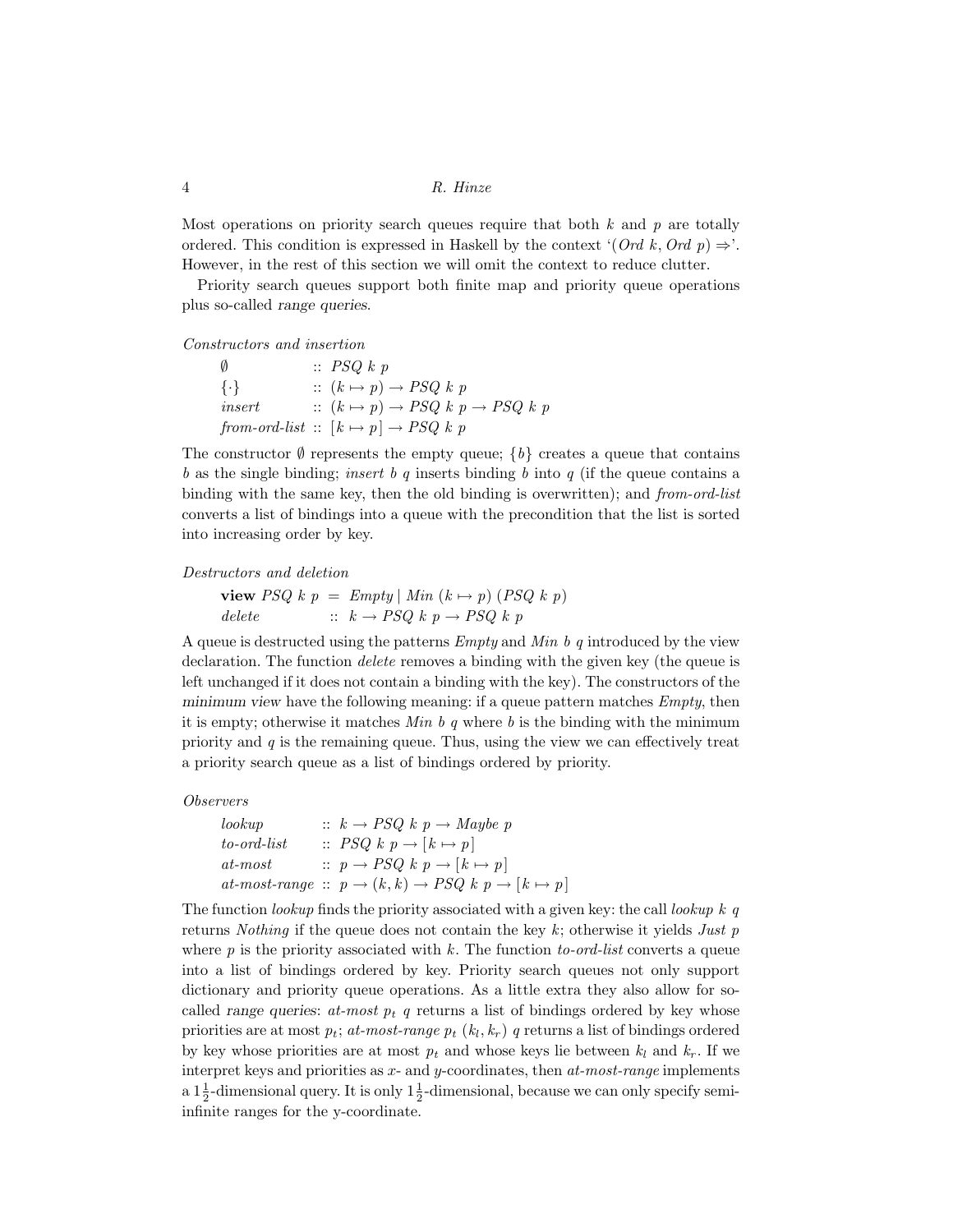Modifier

adjust ::  $(p \rightarrow p) \rightarrow k \rightarrow PSQ \; k \; p \rightarrow PSQ \; k \; p$ 

The function adjust changes a binding for the given key by applying the function to its priority (the queue is left unchanged if it does not contain a binding with the key).

# 4 Applications

# 4.1 Single-source shortest path

Dijkstra's algorithm for the single-source shortest-paths problem serves as a nice example for the use of priority search queues. The algorithm maintains a queue that maps each vertex to its estimated distance from the source. The algorithm works by repeatedly removing the vertex with minimal distance and updating the distances of its adjacent vertices. Priority search queues support both operations equally well. The update operation is typically called decrease:

| decrease                                          | $\therefore$ (Ord k, Ord p) $\Rightarrow$ $(k \mapsto p) \rightarrow PSQ$ k $p \rightarrow PSQ$ k p |
|---------------------------------------------------|-----------------------------------------------------------------------------------------------------|
| decrease $(k \mapsto p)$ $q = adjust (min p) k q$ |                                                                                                     |
| $decrease-list$                                   | $\therefore$ (Ord k, Ord p) $\Rightarrow$ $[k \mapsto p] \rightarrow PSQ$ k $p \rightarrow PSQ$ k p |
| decrease-list bs q                                | $=$ foldr decrease q bs.                                                                            |

Note that *decrease*  $(k \mapsto p)$  q has no effect if k's priority in q is less than p.

To keep the presentation terse we assume that the following functions on graphs are provided from somewhere.

```
vertices :: Graph \rightarrow [Vertex]adjacent :: Graph \rightarrow Vertex \rightarrow [Vertex]
```
The function vertices returns an ordered list of all vertices of a graph; adjacent produces a list of vertices adjacent to the given one.

The function dijkstra defined below takes three arguments: a directed graph, a weight function, and a source vertex. It returns a list of vertex-distance bindings that determine the minimal distance of each vertex from the source.

| type Weight    |        | $=$ Vertex $\rightarrow$ Vertex $\rightarrow$ Double                                                     |
|----------------|--------|----------------------------------------------------------------------------------------------------------|
| dijkstra       |        | $\therefore$ Graph $\rightarrow$ Weight $\rightarrow$ Vertex $\rightarrow$ [Vertex $\rightarrow$ Double] |
| dijkstra g w s |        | $=$ loop (decrease $(s \mapsto 0)$ $q_0$ )                                                               |
| where          |        |                                                                                                          |
| $q_0$          |        | $= from\text{-}ord\text{-}list [v \mapsto +\infty [v \leftarrow vertices g]$                             |
| loop Empty     | $=$ 11 |                                                                                                          |
|                |        | $loop (Min (u \rightarrow d) q) = (u \rightarrow d) : loop (decrease-list bs q)$                         |
| where bs       |        | $= [v \mapsto d + w u v] v \leftarrow adjacent g u$                                                      |

The helper function loop uses the minimum view to process the queue. Note that the computed list of vertex-distance bindings may contain bindings with priority  $+\infty$ , which indicates that the given graph was not strongly connected. Now, if we assume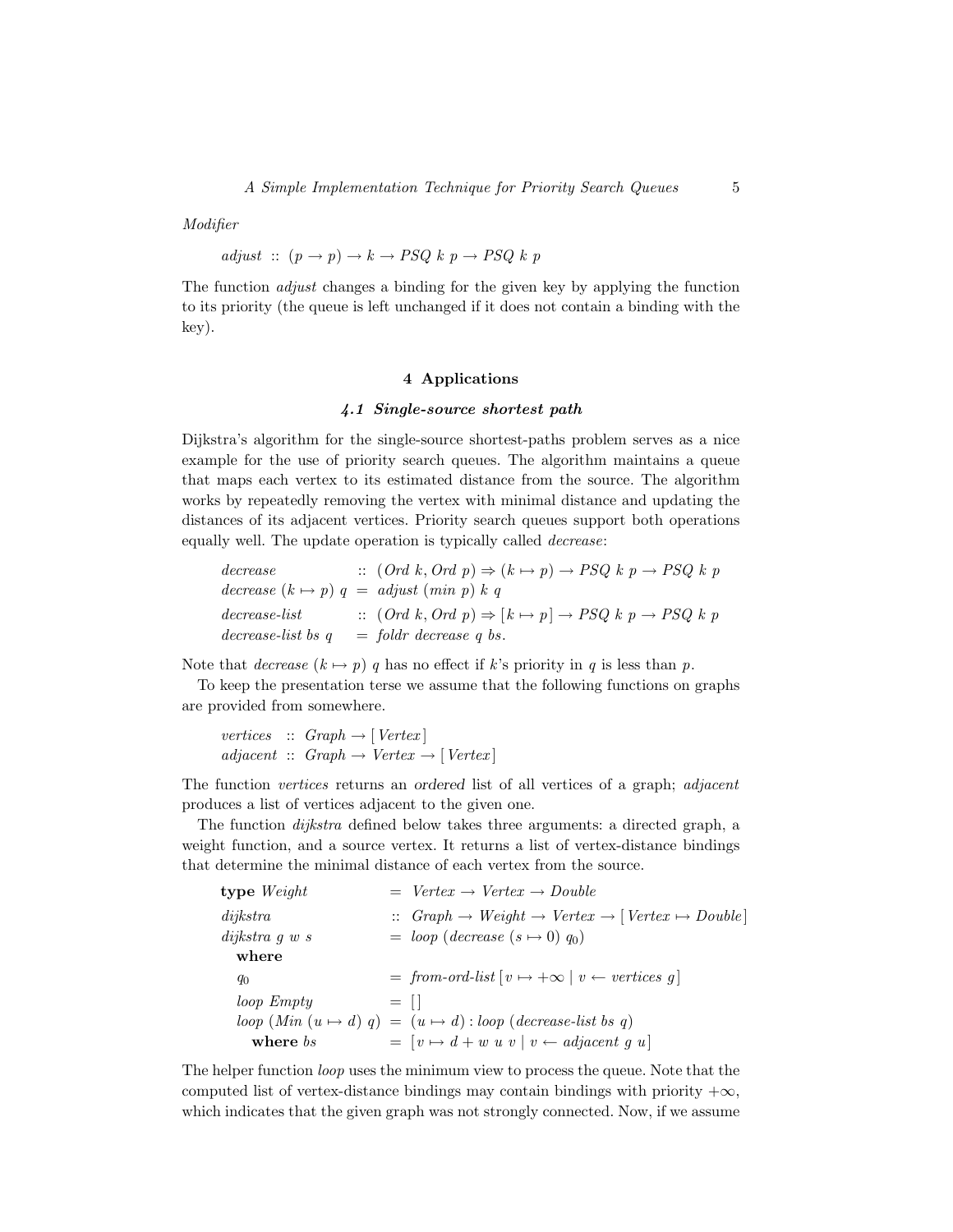that the computation of the view and the *decrease* operation each take  $\Theta(\log V)$ time, then the algorithm has a worst-case running time of  $\Theta((V+E) \log V)$ , which is the best known running time for purely functional implementations.

#### Remark 1

If we modify the computation of the new distances as follows

... where  $bs = [v \mapsto w \ u \ v \ | \ v \leftarrow \textit{adjacent } q \ u],$ 

we obtain Prim's algorithm for computing a minimum spanning tree.  $\Box$ 

# 4.2 One-dimensional bin packing

As the second example we employ priority search queues to implement the first-fit heuristics for the bin packing problem. Recall that the standard list-based implementation shown below has a worst-case running time of  $\Theta(n^2)$  where n is the number of items.

 $pack\text{-}first\text{-}fit$  ::  $[Item] \rightarrow [Bin]$  $pack-first-fit = foldlfinst-fit$ first-fit  $\text{if } Bin \to \text{Item} \to \text{[Bin]}$ first-fit  $[i]$   $i$  =  $[i]$ first-fit  $(b : bs)$  i  $| b + i \leq 1 = b + i : bs$ | otherwise =  $b: \text{first-fit}$  bs i

The function pack-first-fit takes a list of items, each of a certain size, and returns a list of bins that contain the input items. For simplicity, we represent an item by its size and a bin by its total size (each bin has a capacity of 1).

Using priority search queues we can improve the running time of the naîve implementation to  $\Theta(n \log n)$ . The central idea is to use the function at-most to quickly determine the first bin that can accommodate a given item (the bins are numbered consecutively).

type  $No$  =  $Int$  $pack\text{-}\mathit{first\text{-}\mathit{fit}} \qquad :: \ [\mathit{Item}]\rightarrow [\mathit{Bin}]$ pack-first-fit is  $= [prio \; b \; b \leftarrow to \; ord\text{-}list \; q]$ where  $(q, ) = \text{fold } first\text{-}fit (\emptyset, 0) \text{ is}$ first-fit ::  $(PSQ \text{ No } Bin, No) \rightarrow Item \rightarrow (PSQ \text{ No } Bin, No)$ first-fit  $(q, n)$  i = case at-most  $(1 - i)$  q of  $[ ] \rightarrow (insert (n \mapsto i) q, n + 1)$  $(k \mapsto ...): = (adjust (+i) k q, n)$ 

This is the only place where essential use is made of Haskell's non-strict semantics as we merely require the first element of the list returned by at-most. In a strict language, we would be forced to define a specialized version of  $at-most$  that computes the first binding only (if any).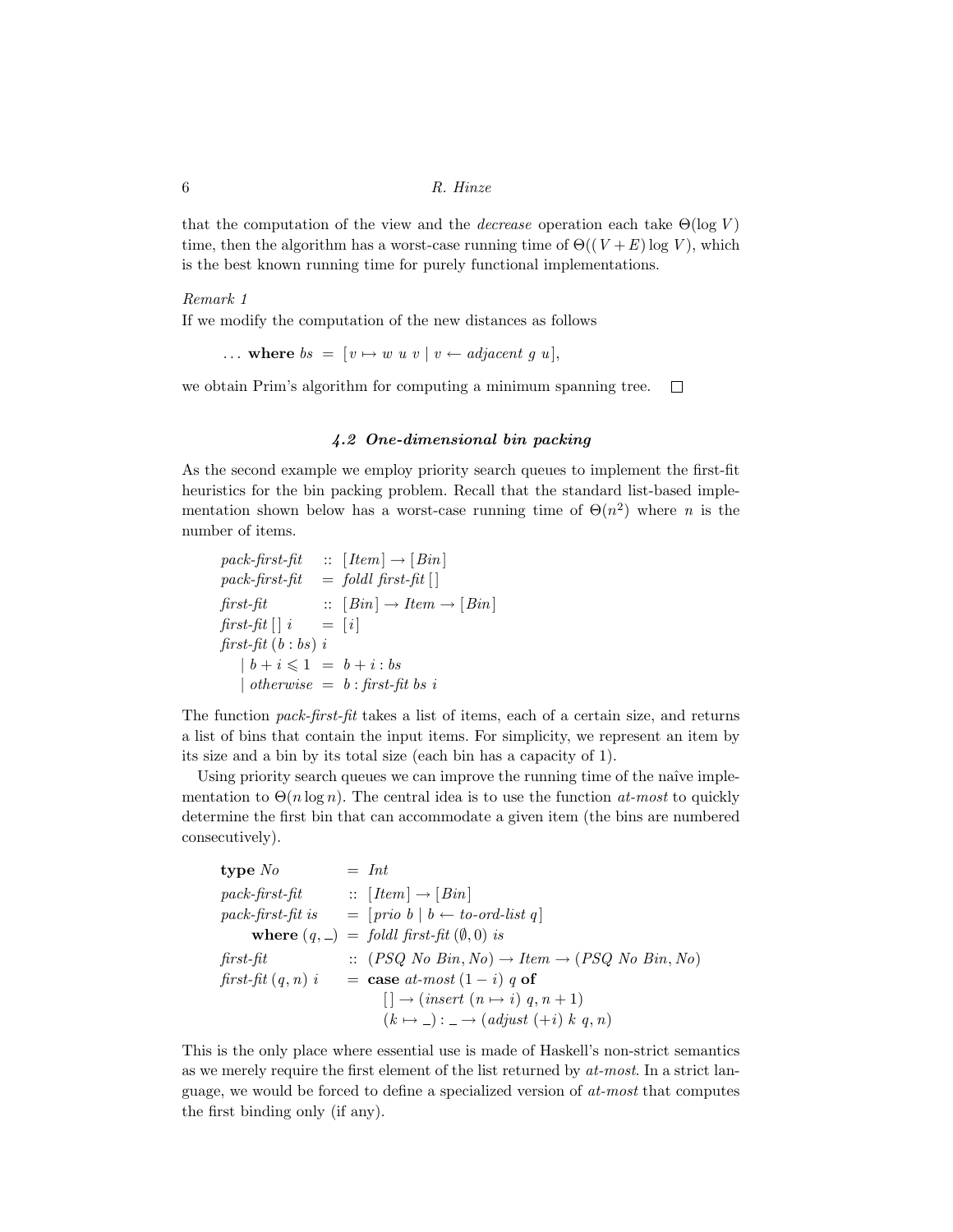

Fig. 1. A tournament tree.

#### 5 Priority search pennants

This section describes an implementation of priority search queues based on unbalanced search trees. Great care has been taken to modularize the code so that a balancing scheme can be added later with ease (Section 6 discusses the necessary amendments). It should be noted, however, that the implementation in this section is perfectly suitable for Dijkstra's or Prim's algorithm since both do not require insertions.

The underlying idea of the implementation is best explained using the metaphor of a knockout tournament. Consider the tournament depicted in Figure 1. We have eight participants, so the course of matches forms a complete binary tree. Each external node corresponds to a participant; each internal node corresponds to a winner of a match. To facilitate searching the participants are arranged from left to right in increasing order by name. Tournament trees are almost a suitable data structure for priority search queues if it were not for the many repeated entries. The champion, for instance, appears on every level of the tree. Now, there are at least two ways to repair this defect.

One possibility is to promote losers up the tree turning the tournament tree of Figure 1 into the heap-structured tree of Figure 2. This transformation usually involves additional matches. In our example, Doaitse has to play with Johan to determine the second-best player of the first halve of the tournament. Pursuing this idea further leads to a data structure known as a priority search tree (McCreight, 1985). We will come back to this data structure in Sections 7 and 8.

An alternative possibility, which we will investigate in this section, is to label each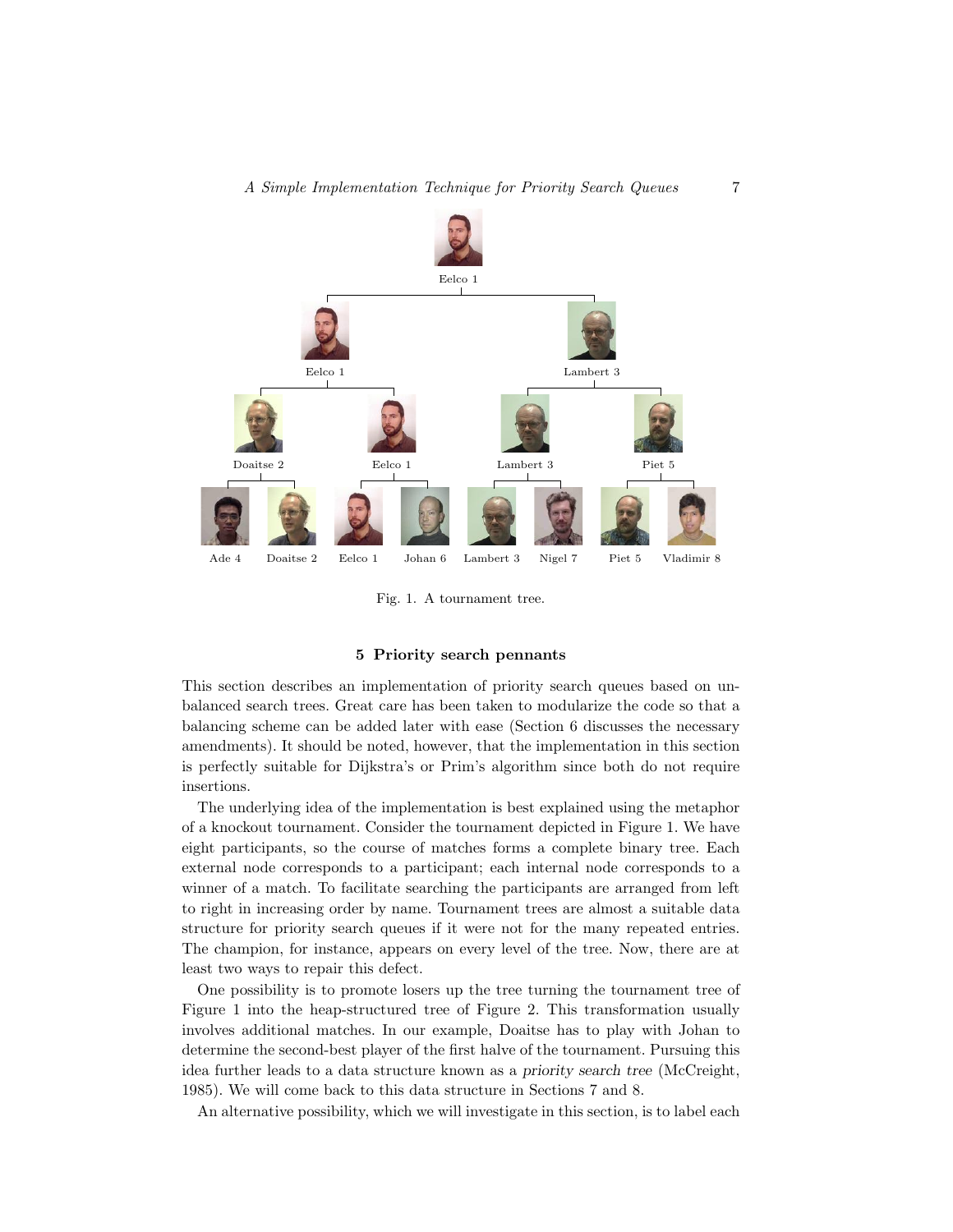internal node with the loser of the match, instead of the winner, and to drop the external nodes altogether. If we additionally place the champion on top of the tree, we obtain the topped loser tree of Figure 3. We call the resulting data structure priority search pennant. Since every participant—with the notable exception of the champion—loses exactly one match, the pennant does not contain repeated entries. It is important to note, however, that the loser tree is not heap-structured. Since the nodes are labelled with losers, they dominate, in general, only one subtree. The node labelled Lambert, for instance, dominates its right but not its left subtree. Thus the loser tree constitutes only a so-called semi-heap.

The Haskell data type for priority search pennants is a direct implementation of the above ideas except that we additionally introduce split keys to support searching.

$$
\text{data } PSQ \ k \ p \quad = \text{\textit{void}} \mid \textit{Winner} \ (k \mapsto p) \ (LTree \ k \ p) \ k
$$
\n
$$
\text{data } LTree \ k \ p \quad = \textit{Start} \ | \ \textit{Loser} \ (k \mapsto p) \ (LTree \ k \ p) \ k \ (LTree \ k \ p)
$$

Here, Void represents the empty tournament; Winner b t m represents a tournament that b has won, t is the associated loser tree and  $m$  is the maximum key. Likewise, *Start* is the empty loser tree; *Loser* b  $t<sub>l</sub>$  k  $t<sub>r</sub>$  represents a subtournament that b has lost,  $t_l$  is the left subtree, k is the split key, and  $t_r$  is the right subtree. The maximum key is usually accessed using the function  $max-key$ .

```
max\text{-}key :: PSQ k p \rightarrow kmax-key (Winner b t m) = m
```
We will see in Section 5.1 why it is useful to keep track of the maximum key.

Priority search pennants combine the features of search trees and semi-heaps. To formulate the invariants, it is convenient to view the top node Winner  $b$  t m as a binary node with an empty right subtree so that the maximum key becomes an ordinary split key (*Winner b t m*  $\cong$  *Loser b t m Start*).

- Semi-heap conditions: 1) Every priority in the pennant must be less than or equal to the priority of the winner. 2) For all nodes in the loser tree, the priority of the loser's binding must be less than or equal to the priorities of the bindings of the subtree, from which the loser originates. The loser originates from the left subtree if its key is less than or equal to the split key, otherwise it originates from the right subtree.
- Search-tree condition: For all nodes, the keys in the left subtree must be less than or equal to the split key and the keys in the right subtree must be greater than the split key.
- Key condition: The maximum key and the split keys must also occur as keys of bindings.
- Finite map condition: The pennant must not contain two bindings with the same key.

Two remarks are in order. First, the second semi-heap condition shows that a priority search pennant contains enough information to reconstruct the original tournament tree. This ability is crucial for implementing the priority queue operations.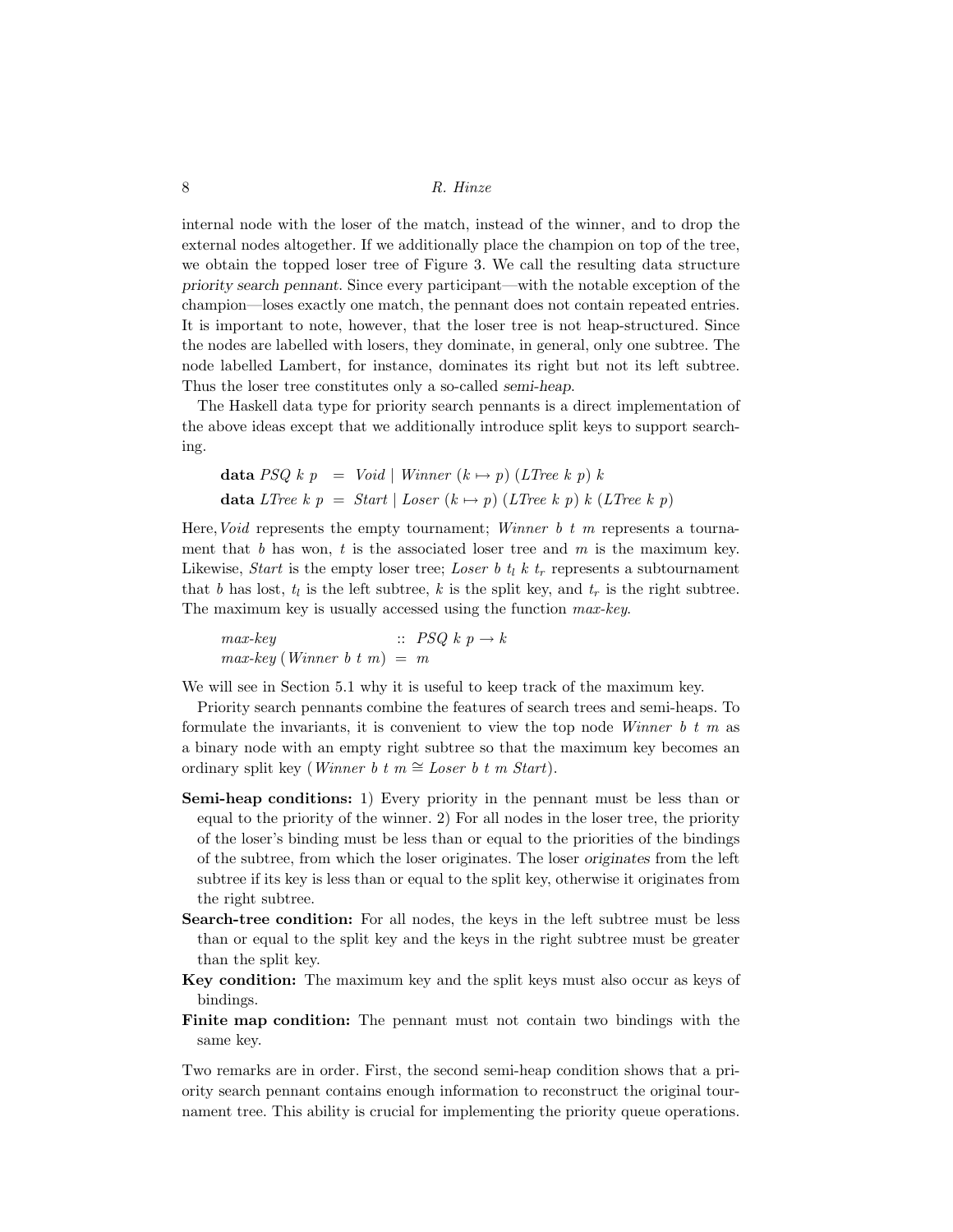

Fig. 2. The heap corresponding to the tournament of Figure 1.



Fig. 3. The semi-heap corresponding to the tournament of Figure 1.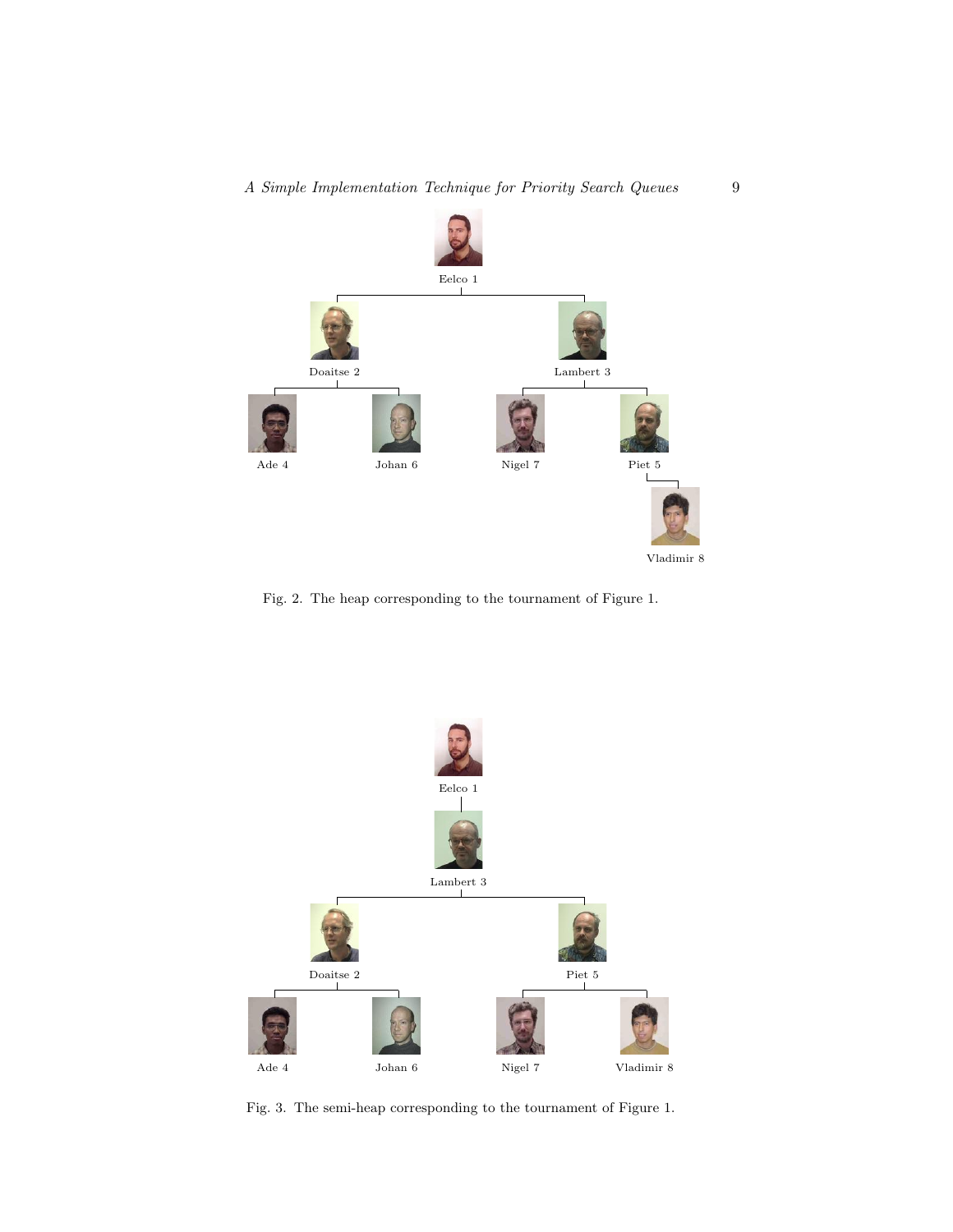

Fig. 4. The priority search pennant corresponding to the tree of Figure 3.

Second, the key condition ensures that every search key originates from a binding in the tree. This means, in particular, that if we delete a binding from a tree, we must also delete the key's second occurrence as a search key. We will see that it is relatively easy to maintain this invariant.

Let us consider an example. If we augment the tree of Figure 3 by split keys, we obtain the priority search pennant depicted in Figure 4. Note that the dotted lines mark the subtrees that are not dominated by the loser. As we have remarked before, the semi-heap structure can also be determined by comparing the loser's key to the split key: the node labelled Lambert, for instance, dominates its right subtree since  $L > J$ ; the node labelled Doaitse on the other hand dominates its left subtree since  $D \le D$ . The pennant can quite easily be expressed as a Haskell term:

$$
Winner (E \rightarrow 1) (
$$
  
\n
$$
Loser (L \rightarrow 3) (
$$
  
\n
$$
Loser (D \rightarrow 2) (
$$
  
\n
$$
Loser (A \rightarrow 4) Start A Start)
$$
  
\n
$$
D (
$$
  
\n
$$
Loser (J \rightarrow 6) Start E Start))
$$
  
\n
$$
J (
$$
  
\n
$$
Loser (P \rightarrow 5) (
$$
  
\n
$$
Loser (N \rightarrow 7) Start L Start)
$$
  
\n
$$
N (
$$
  
\n
$$
Loser (V \rightarrow 8) Start P Start)) )
$$
  
\n
$$
V.
$$

Note that if we list the search keys from left to right, we obtain the keys of the participants in increasing order.

# Remark 2

The nodes are decorated with bindings of type  $k \mapsto p$ . While this is convenient for the presentation, it comes at a small run-time cost since every access involves one extra level of indirection. In the production code, which is available from http://www.cs.uu.nl/~ralf/software, we speed up the access by storing the keys and the priorities directly in the nodes. $\Box$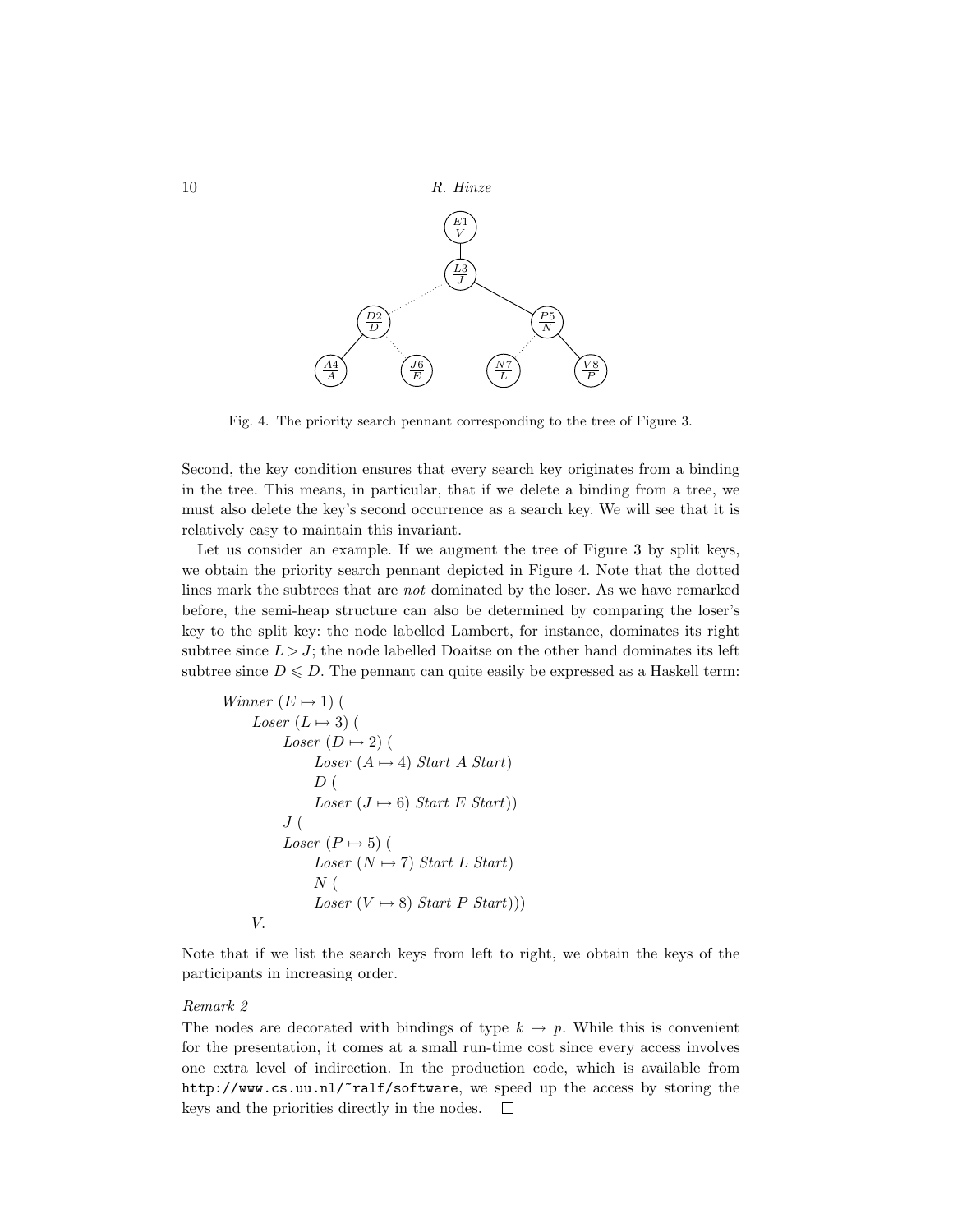A Simple Implementation Technique for Priority Search Queues 11



Fig. 5. Playing a match  $(b_1 \leq b_2 \text{ is shorthand for } prio \ b_1 \leq prio \ b_2).$ 

# 5.1 Constructors

The empty queue and the singleton queue are defined as follows:

 $\emptyset$  ::  $(Ord k, Ord p) \Rightarrow PSQ k p$  $\emptyset$  = Void  $\{\cdot\} :: (Ord k, Ord p) \Rightarrow (k \mapsto p) \rightarrow PSQ k p$  ${b} =$  Winner b Start (key b).

The data types PSQ and LTree have been designed to efficiently support the binary operation  $(\uparrow)$ , which corresponds to playing a match. This operation, which is used by most of the remaining functions, takes two pennants and returns a new pennant that is the union of the two with the precondition that the keys in the first tree are strictly smaller than the keys in the second tree. The operation is illustrated in Figure 5.

( $\lambda$ ) ::  $(Ord k, Ord p) \Rightarrow PSQ k p \rightarrow PSQ k p \rightarrow PSQ k p$ Void  $\lambda$  t'  $\qquad \qquad = t'$  $t \uparrow$  Void  $t \uparrow$   $t$ Winner b  $t$  m  $\hat{\wedge}$  Winner b'  $t'$  m'  $\mid$  prio  $b \leq$  prio  $b' =$  Winner b (Loser b' t m t') m' | otherwise  $=$  Winner b' (Loser b t m t') m'

Note that in order to construct the loser tree we require a split key, which is why we keep track of the maximum key in the top node. This makes  $\hat{\lambda}$  a constant-time operation. It is not hard to see that  $\hat{\lambda}$  preserves the invariants of priority search pennants. Using  $\hat{\lambda}$  we can easily define from-ord-list.

from-ord-list ::  $(Ord k, Ord p) \Rightarrow [k \mapsto p] \rightarrow PSQ k p$ from-ord-list = foldm  $(\lambda)$   $\emptyset$  · map  $(\lambda b \rightarrow \{b\})$ 

The helper function  $foldm$ , which is listed in the Appendix, folds a list in a binarysub-division fashion. For instance,

from-ord-list 
$$
[A \mapsto 4, D \mapsto 2, E \mapsto 1, J \mapsto 6, L \mapsto 3, N \mapsto 7, P \mapsto 5, V \mapsto 8]
$$

reduces to

$$
((\lbrace A \mapsto 4 \rbrace \land \lbrace D \mapsto 2 \rbrace) \land (\lbrace E \mapsto 1 \rbrace \land \lbrace J \mapsto 6 \rbrace))
$$
  
 
$$
\land ((\lbrace L \mapsto 3 \rbrace \land \lbrace N \mapsto 7 \rbrace) \land (\lbrace P \mapsto 5 \rbrace \land \lbrace V \mapsto 8 \rbrace)),
$$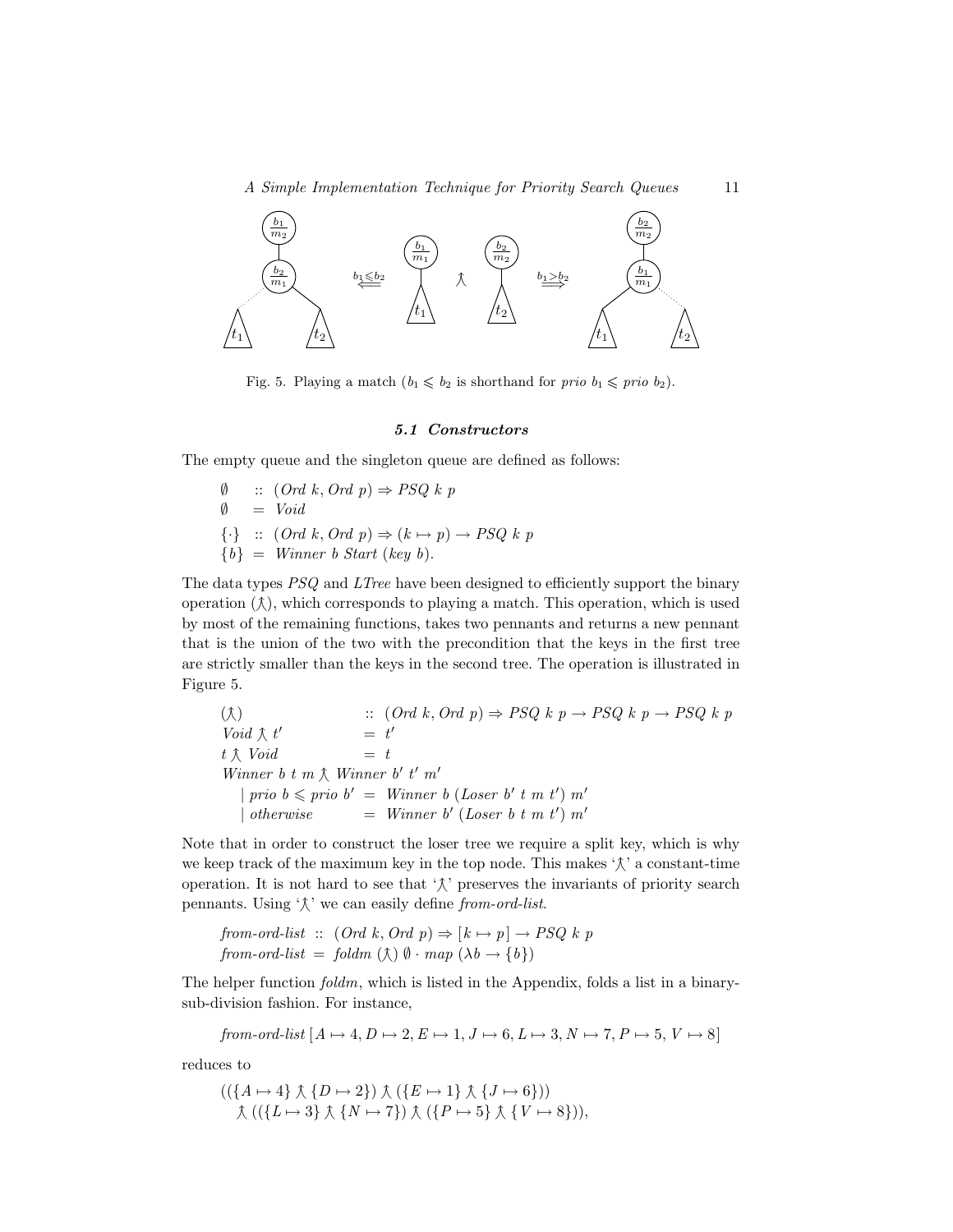which in turn evaluates to the tree of Figure 4. In general, the expression tree generated by *foldm* takes the form of a Braun tree (Braun & Rem, 1983). Since  $\hat{\lambda}$ ' preserves the shape of the expression tree, the priority search pennant produced by from-ord-list corresponds to a topped Braun tree. This means, in particular, that the shape is solely determined by the total number of participants (and not by their priorities).

#### 5.2 Destructors

The minimum view is implemented as follows:

|              | view $(Ord k, Ord p) \Rightarrow PSQ k p = Empty   Min (k \mapsto p) (PSQ k p)$ where |
|--------------|---------------------------------------------------------------------------------------|
| <i>Void</i>  | $\rightarrow$ Empty                                                                   |
| Winner b t m | $\rightarrow$ Min b (second-best t m).                                                |

The function second-best used in the second clause determines the second-best player by replaying the tournament without the champion.

| $second-best$                   | $\therefore$ (Ord k, Ord p) $\Rightarrow$ LTree k p $\rightarrow$ k $\rightarrow$ PSQ k p |
|---------------------------------|-------------------------------------------------------------------------------------------|
| second-best Start $m = Void$    |                                                                                           |
| second-best (Loser b t k u) $m$ |                                                                                           |
| $\vert \; key \; b \leq k$      | $=$ Winner b t k $\lambda$ second-best u m                                                |
| $\vert$ otherwise               | $= second-best t k \wedge Winner b u m$                                                   |

Note that only those players who lost to the champion are taken into account. The origin of the champion is determined by comparing the loser's key to the split key.

Again, it is straightforward to see that second-best preserves the invariants except perhaps for the key condition: does second-best also remove the search key of the champion? This is most easily shown if we define second-best on pennants instead of loser trees (we call this variant delete-min).

delete-min ::  $(Ord k, Ord p) \Rightarrow PSQ k p \rightarrow PSQ k p$  $delete-min\ void\ =\ Void$ delete-min (Winner b Start m)  $=$  Void  $delete-min (Winner b (Loser b' t k u) m)$  $\vert \text{key } b' \leq k = \text{Winner } b' \text{ t } k \wedge \text{delete-min } (\text{Winner } b \text{ u } m)$ | otherwise = delete-min (Winner b t k)  $\hat{\lambda}$  Winner b' u m

Since the argument of *delete-min* is always a legal pennant, m must equal key b in the second equation by virtue of the key condition. Furthermore, we know that  $b$  is the champion, since the champion is passed unchanged to the recursive calls. The function second-best can now be seen as a simple optimization: we have

delete-min (Winner b t m) = second-best t m.

#### Remark 3

When we replay a tournament we determine the origin of a loser by comparing the loser's key to the split key  $(key\ b \leq k)$ . Instead of using this perhaps costly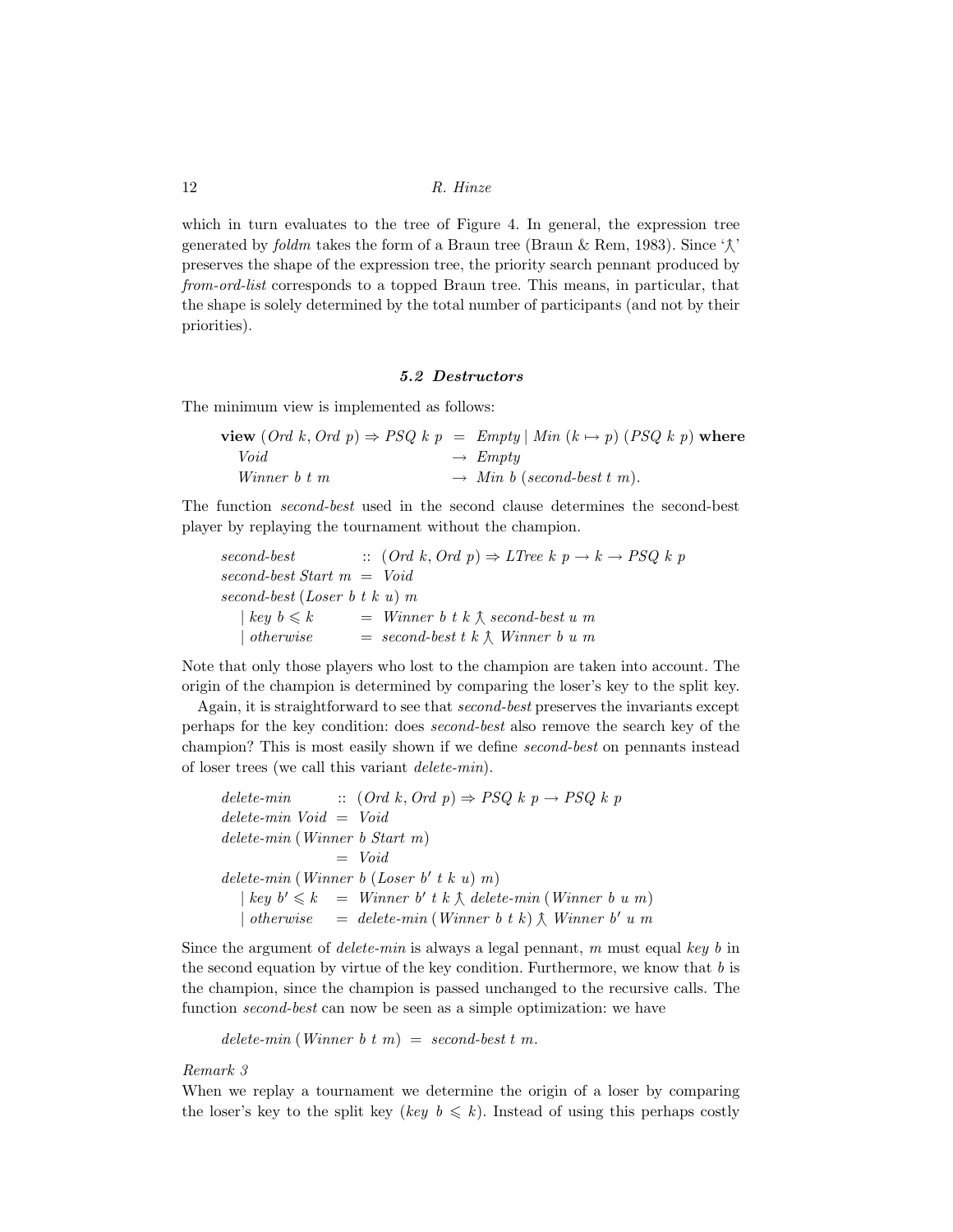comparison, we can alternatively code the information into the constructors when building the tree:

data LTree k  $p = Start$ | LLoser  $(k \mapsto p)$  (LTree k p) k (LTree k p) | RLoser  $(k \mapsto p)$  (LTree k p) k (LTree k p).

This is, in fact, the representation we use in the production code. The original representation, however, is slightly easier to augment by a balancing scheme.  $\Box$ 

# 5.3 Observers

Views are not only convenient for the client of an abstract data type. They can also be tremendously helpful when implementing an abstract data type. The following declaration allows us to view a pennant as a tournament tree.

```
view (Ord k, Ord p) \Rightarrow PSQ k p = \emptyset | \{k \mapsto p\} | PSQ k p \uparrow PSQ k pwhere
    Void \longrightarrow Ø
    Winner b Start m \rightarrow \{b\}Winner b (Loser b' t_l k t_r) m
        \vert \; key \; b' \leq k \qquad \rightarrow \; Winner \; b' \; t_l \; k \; \bar{\land} \; Winner \; b \; t_r \; m| otherwise \longrightarrow Winner b t<sub>l</sub> k \hat{\wedge} Winner b' t<sub>r</sub> m
```
Note that we have taken the liberty of using  $\emptyset$ ,  $\{\cdot\}$  and  $\langle \lambda \rangle$  also as constructors. There is little danger of confusion since the constructors of the view may only appear in patterns—with the notable exception of the view transformation itself while the functions of the same name may only appear in expressions. The view transformation is essentially the inverse of the  $\hat{\lambda}$  operation. In particular, if a winner tree matches  $t_l \uparrow t_r$ , then it is guaranteed that the keys in  $t_l$  are strictly smaller than the keys in  $t_r$ . Furthermore, both  $t_l$  and  $t_r$  are non-empty.

The function to-ord-list, which converts a queue into a list of bindings ordered by key, nicely illustrates the use of the tournament view.<sup>1</sup>

| $to$ - $ord$ -list         |                 | $\therefore$ (Ord k, Ord p) $\Rightarrow$ PSQ k p $\rightarrow$ [k $\mapsto$ p] |  |
|----------------------------|-----------------|---------------------------------------------------------------------------------|--|
| $to$ -ord-list $\emptyset$ | $=$ $\parallel$ |                                                                                 |  |
| to-ord-list $\{b\}$        |                 | $=  b $                                                                         |  |
|                            |                 | to-ord-list $(t_l \uparrow t_r) =$ to-ord-list $t_l$ + to-ord-list $t_r$        |  |

In the last clause we rely on the fact that the keys in  $t_l$  precede the keys in  $t_r$ .

It is instructive to rewrite the definition of to-ord-list into a form that does not make use of views. We will see that the resulting code is much harder to read. On the other hand, the rewrite opens the possibility of small improvements (which

<sup>&</sup>lt;sup>1</sup> Due to the use of  $(+)$  the definition of to-ord-list exhibits  $\Theta(n^2)$  worst-case behaviour. This is, however, easily remedied using standard techniques.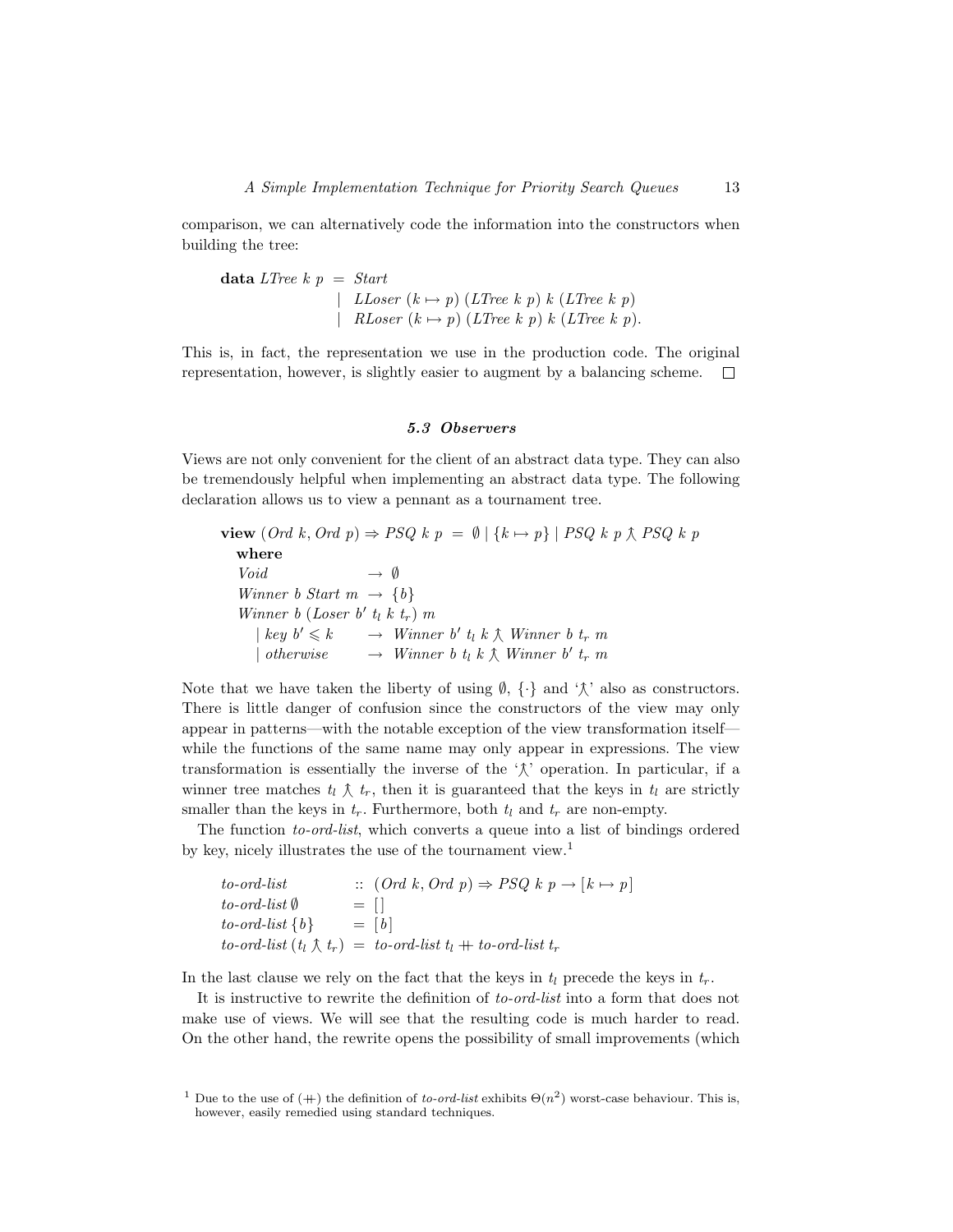a good optimizing compiler might be able to perform automatically). As the first step, we fuse the view transformation and the original function:

```
to-ord-list :: (Ord k, Ord p) \Rightarrow PSQ k p \rightarrow [k \mapsto p]to-ord-list Void = []to-ord-list (Winner b Start m)
                       = [b]to-ord-list (Winner b (Loser b' t_l k t_r) m)
    | \text{ key } b' \leq k = to \text{-}ord\text{-}list \text{ (Winner } b' \text{ } t_l \text{ } k) + to \text{-}ord\text{-}list \text{ (Winner } b \text{ } t_r \text{ } m)| otherwise = to-ord-list (Winner b t<sub>l</sub> k) + to-ord-list (Winner b' t<sub>r</sub> m).
```
Note that in each of the recursive calls to-ord-list is passed a non-empty winner tree. Furthermore, the maximum key and the split keys are never used. This suggests specializing to-ord-list (Winner b  $t \, m$ ) to traverse b  $t$ :

| $to$ - $ord$ -list                           |        | $\therefore$ (Ord k, Ord p) $\Rightarrow$ PSQ k p $\rightarrow$ [k $\mapsto$ p]                              |
|----------------------------------------------|--------|--------------------------------------------------------------------------------------------------------------|
| to-ord-list Void                             | $=$ 11 |                                                                                                              |
| $to$ -ord-list (Winner b t m) = traverse b t |        |                                                                                                              |
| <i>traverse</i>                              |        | $\therefore$ (Ord k, Ord p) $\Rightarrow$ $(k \mapsto p) \rightarrow L$ Tree k $p \rightarrow [k \mapsto p]$ |
| traverse b Start                             |        | $=  b $                                                                                                      |
| traverse b (Loser b' $t_l$ k $t_r$ )         |        |                                                                                                              |
| $key b' \leq k$                              |        | $=$ traverse b' $t_l$ + traverse b $t_r$                                                                     |
| otherwise                                    |        | $=$ traverse b $t_l$ + traverse b' $t_r$ .                                                                   |

Most of the following functions can be optimized along these lines.

The look-up function is very similar to the look-up function for binary search trees. Again, the tournament view allows for a very natural implementation.

```
lookup :: (Ord k, Ord p) \Rightarrow k \rightarrow PSQ k p \rightarrow Maybe p\{ \n  \pmb{\quad} \omega \} = \pmb{\quad} \text{Nothing}lookup k \{b\}\vert k = \textit{key } b = \textit{Just } (\textit{prio } b)\vert otherwise = Nothing
lookup k (t_l \nightharpoondown t_r)| k \leq max-key t_l = lookup k t_l| otherwise = lookup k t<sub>r</sub>
```
The running time of *lookup* is proportional to the height of the tree even if we search for a binding that is high up in the tree. This observation suggests to additionally test the bindings on the search path at the cost of one additional comparison per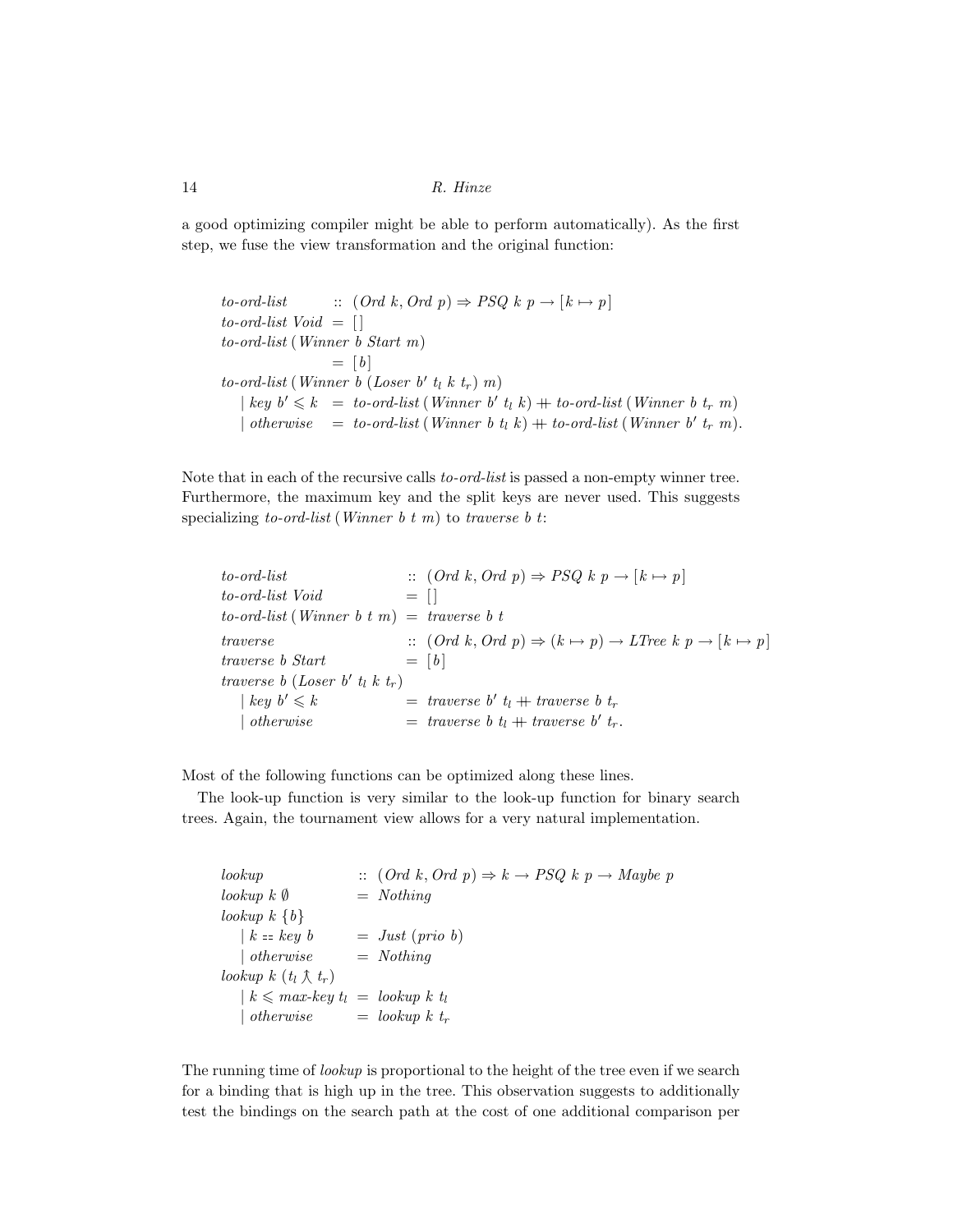recursive call. Of course, this change neither affects the worst-case nor the averagecase running time.

 $lookup'$ ::  $(Ord k, Ord p) \Rightarrow k \rightarrow PSQ k p \rightarrow Maybe p$  $lookup' k (Min b q)$  $\vert k = \text{key } b = \text{Just (} \text{prio } b \text{)}$  $lookup' k$  $\emptyset$  $=$  Nothing  $lookup' k {b}$ = Nothing -- we know that  $k \neq \text{key } b$ lookup' k  $(t_l \nightharpoondown t_r)$  $k \leq max$ -key  $t_l =$  lookup' k  $t_l$ | otherwise  $\qquad \qquad = \text{ lookup'} \; k \; t_r$ 

Note that this version of the look-up function uses both the minimum and the tournament view.

# 5.4 Modifier, insertion, and deletion

The dictionary functions *adjust*, *insert*, and *delete* can be most easily implemented using the tournament view.

adjust ::  $(Ord k, Ord p) \Rightarrow (p \rightarrow p) \rightarrow k \rightarrow PSQ k p \rightarrow PSQ k p$ adjust f k  $\emptyset$  =  $\emptyset$ adjust  $f \, k \, \{b\}$  $\vert k = \text{key } b \vert$  =  $\{k \mapsto f \text{ (prio } b)\}$ | otherwise  $= \{b\}$ adjust  $f k$   $(t_l \nightharpoondown t_r)$  $| k \leq max$ -key  $t_l = adjust f k t_l \uparrow t_r$ | otherwise  $= t_l \uparrow$  adjust f k t<sub>r</sub>

The modifier *adjust* does not change the shape of the pennant. By contrast, *insert* possibly increases the height of the tree. Since the loser trees are not balanced, there is the annoying possibility that repeated insertions may produce a degenerated tree.

insert ::  $(Ord k, Ord p) \Rightarrow (k \mapsto p) \rightarrow PSQ k p \rightarrow PSQ k p$ insert b  $\emptyset$  = {b} insert  $b \{b'\}$  $\begin{aligned} \n\mid \text{key } b < \text{key } b' \n\end{aligned} = \{b\} \uparrow \{b'\}$  $\begin{array}{rcl} \n\text{key } b \text{ == } key \; b' & = \{b\} & \text{-- update} \n\end{array}$  $\vert \text{key } b > \text{key } b' \vert = \{b'\} \wedge \{b\}$ insert b  $(t_l \nightharpoondown t_r)$ | key  $b \leqslant max$ -key  $t_l = insert b t_l \uparrow t_r$ | otherwise  $= t_l \wedge$  insert b  $t_r$ 

In the case of search trees deletion is notoriously more difficult to handle than insertion. Perhaps surprisingly, this does not hold for priority search pennants. The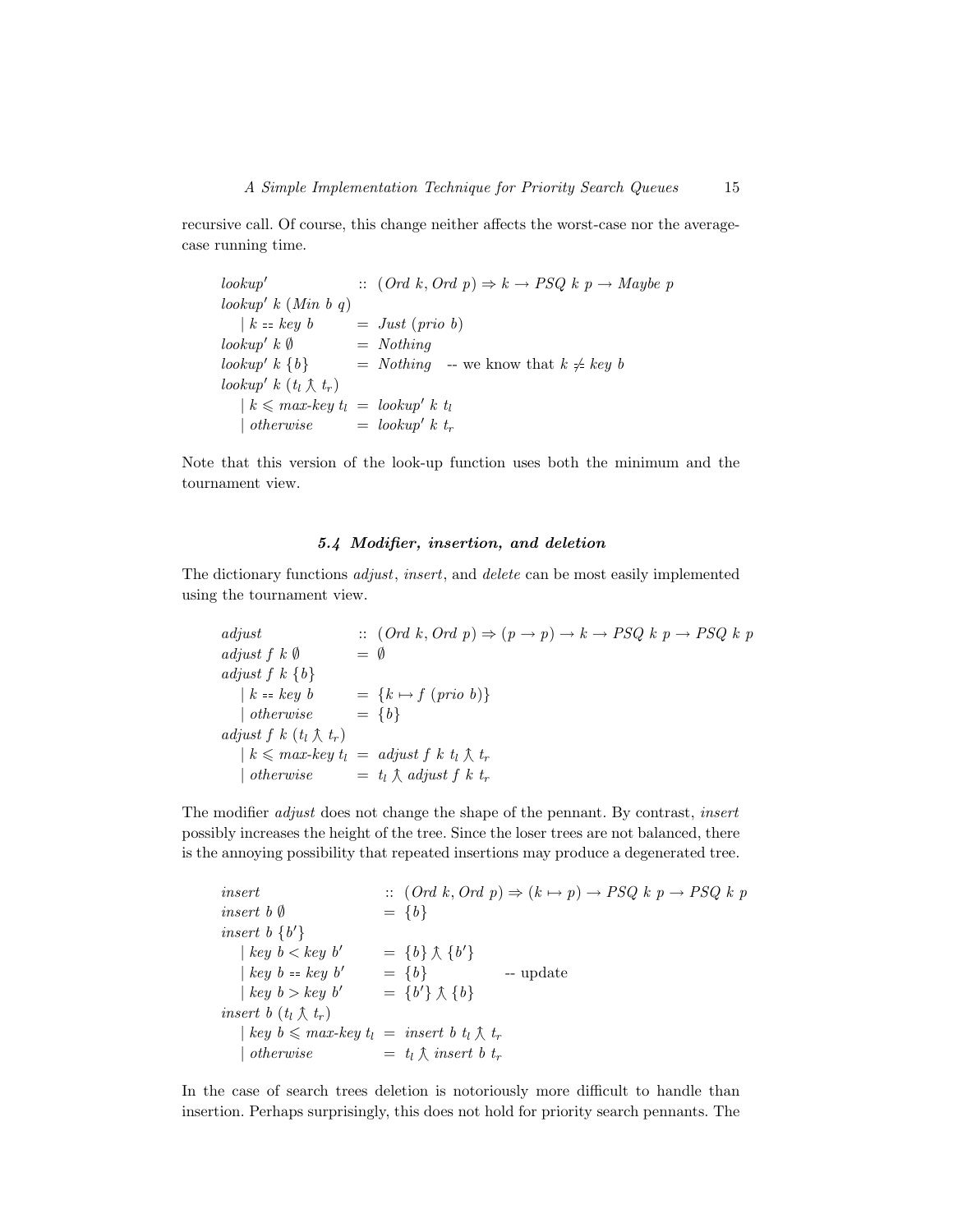reason is simply that using the tournament view all modifications take place at the fringe of the tree.

delete ::  $(Ord k. Ord p) \Rightarrow k \rightarrow PSQ k p \rightarrow PSQ k p$  $delete \ k \emptyset = \emptyset$ delete k {b}  $\mid k == key b \mid \emptyset$ | otherwise  $= \{b\}$ delete k  $(t_l \nightharpoondown t_r)$  $| k \leq m$ ax-key  $t_l =$  delete k  $t_l \uparrow t_r$ | otherwise  $= t_l \uparrow$  delete k t<sub>r</sub>

Given the hybrid nature of priority search pennants the definition of *delete* is surprisingly attractive.

## 5.5 Range queries

Like the second version of the look-up function, the query function  $at-most$  employs two views simultaneously. The minimum view is used to prune the search if a node is encountered whose priority is greater than the given one.

at-most ::  $(Ord k, Ord p) \Rightarrow p \rightarrow PSQ k p \rightarrow [k \mapsto p]$ at-most  $p_t$  (Min b q)  $\mid prio \, b > p_t \mid = [$  $at-most\ p_t\ \emptyset\qquad \qquad =\ [$ at-most  $p_t \{b\}$  =  $[b]$  -- we know that prio  $b \leq p_t$ at-most  $p_t$   $(t_l \uparrow t_r) = at$ -most  $p_t$   $t_l + at$ -most  $p_t$   $t_r$ 

The second query function *at-most-range* additionally tests the relation of the split key to the given range to prune the search space.

at-most-range ::  $(Ord k, Ord p) \Rightarrow p \rightarrow (k, k) \rightarrow PSQ k p \rightarrow [k \mapsto p]$ at-most-range  $p_t(k_l, k_r)$  (Min b q)  $\mid \text{prio } b > p_t \mid \qquad \qquad = \lceil \rceil$ at-most-range  $p_t(k_l, k_r)$   $\emptyset = []$ at-most-range  $p_t(k_l, k_r)$  {b}  $| k_l \leqslant key \, b \leqslant k_r = [b]$  -- we know that prio  $b \leqslant p_t$ | otherwise  $=$   $[$ ] at-most-range  $p_t(k_l, k_r)$   $(t_l \uparrow t_r)$  $=$  guard  $(k_l \leqslant max \text{-}key t_l)$  (at-most-range  $p_t$   $(k_l, k_r)$   $t_l)$  $+$  guard (max-key  $t_l \leq k_r$ ) (at-most-range  $p_t$  ( $k_l, k_r$ )  $t_r$ )

The helper function guard is defined

guard ::  $Bool \rightarrow [a] \rightarrow [a]$ guard False as  $= \lceil \rceil$ guard True  $as = as$ .

Note that the implementation can be improved by specializing *at-most-range* to semi-infinite key ranges, see, for instance (Wood, 1993).

The query functions are analysed in Section 7.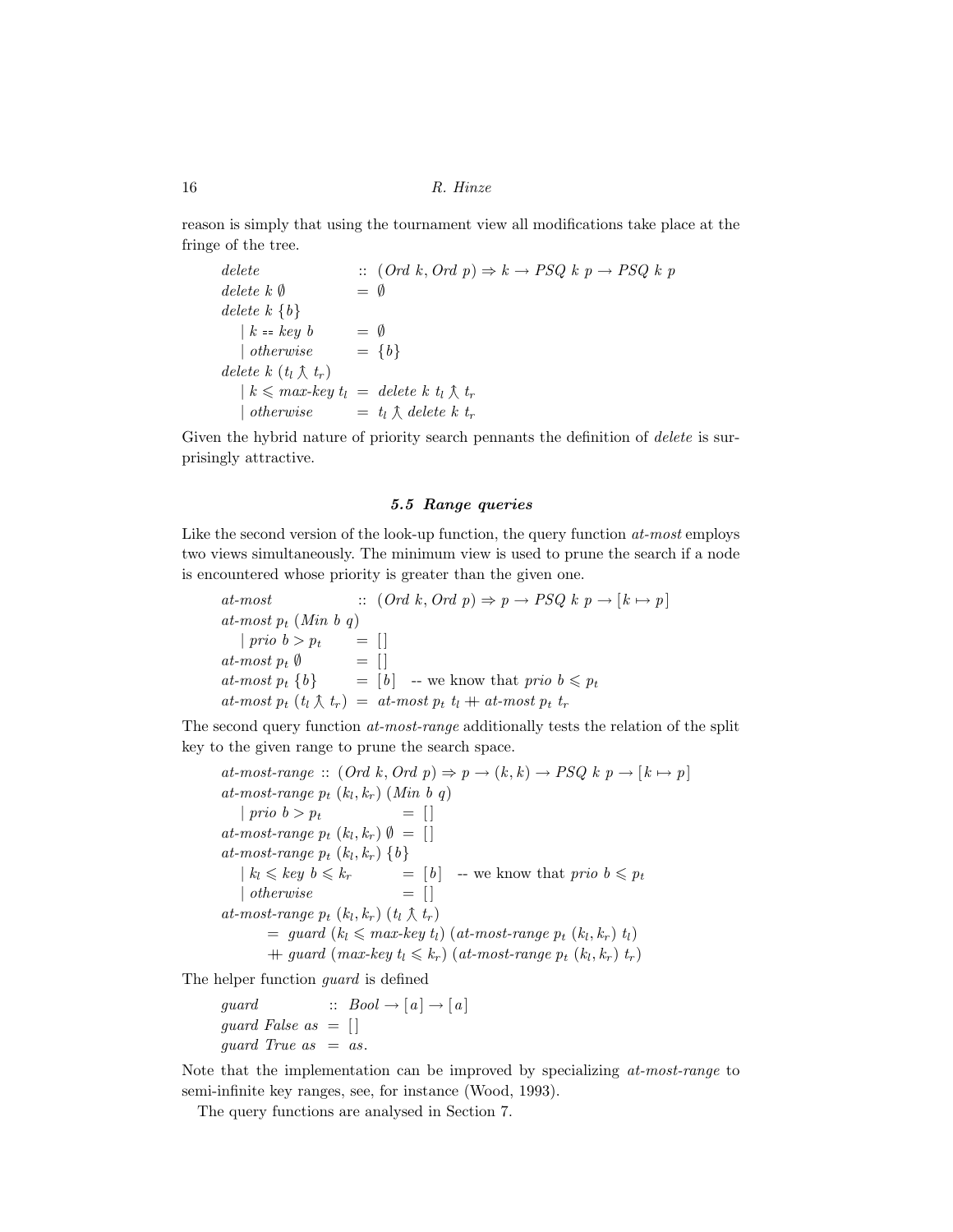#### 6 A balanced scheme

One of the strengths of priority search pennants as compared to priority search trees is that the basic implementation can be easily extended by a balancing scheme. Most schemes use rotations to restore balancing invariants. Now, while rotations preserve the search-tree property, they do not preserve the semi-heap property as the following example shows.



In the original tree, both losers,  $D$  and  $F$ , dominate their right subtree. This implies that they have not played against each other and that the winner stems from the leftmost subtree  $t_1$ . Now, if we rotate the loser tree to the right, the new root should dominate its right subtree but it does not. To restore the semi-heap property we have to exchange D5 and F2. We will see that, in general, at most one exchange at the cost of at most one additional comparison is required. In other words, rotations are constant time operations for priority search pennants.

By contrast, in the case of priority search trees we have to preserve the heap property, which takes  $\Theta(h)$  time where h is the height of the tree. This means, in particular, that in order to ensure an overall logarithmic time bound, the number of rotations per update must be bounded by a constant. Red-black trees (Guibas & Sedgewick, 1978) or 2-3-4 trees (Huddleston & Mehlhorn, 1982) satisfy this constraint. On the other hand, AVL trees (Adel'son-Vel'skiı̆  $\&$  Landis, 1962) or weightbalanced trees (Adams, 1993) do not guarantee such a bound. Ironically, Okasaki's elegant functional implementation of red-black trees (1999) also fails to meet this condition.

However, for priority search pennants we can freely chose an underlying balancing scheme. We pick Adams's weight-balanced trees (1993) since they support insertions and deletions equally well. A tree is weight-balanced if for all nodes either both subtrees have at most one element or one subtree does not have more than  $\omega$  times as many elements as the opposite subtree, where  $\omega$  is some constant  $> 3.75$ . To check and to maintain the invariant, each node in a loser tree is augmented by a size field:

$$
\text{type Size} = Int
$$
\n
$$
\text{data Tree } k \ p = Lf \mid Nd \ Size \ (k \mapsto p) \ (Tree \ k \ p) \ k \ (Tree \ k \ p).
$$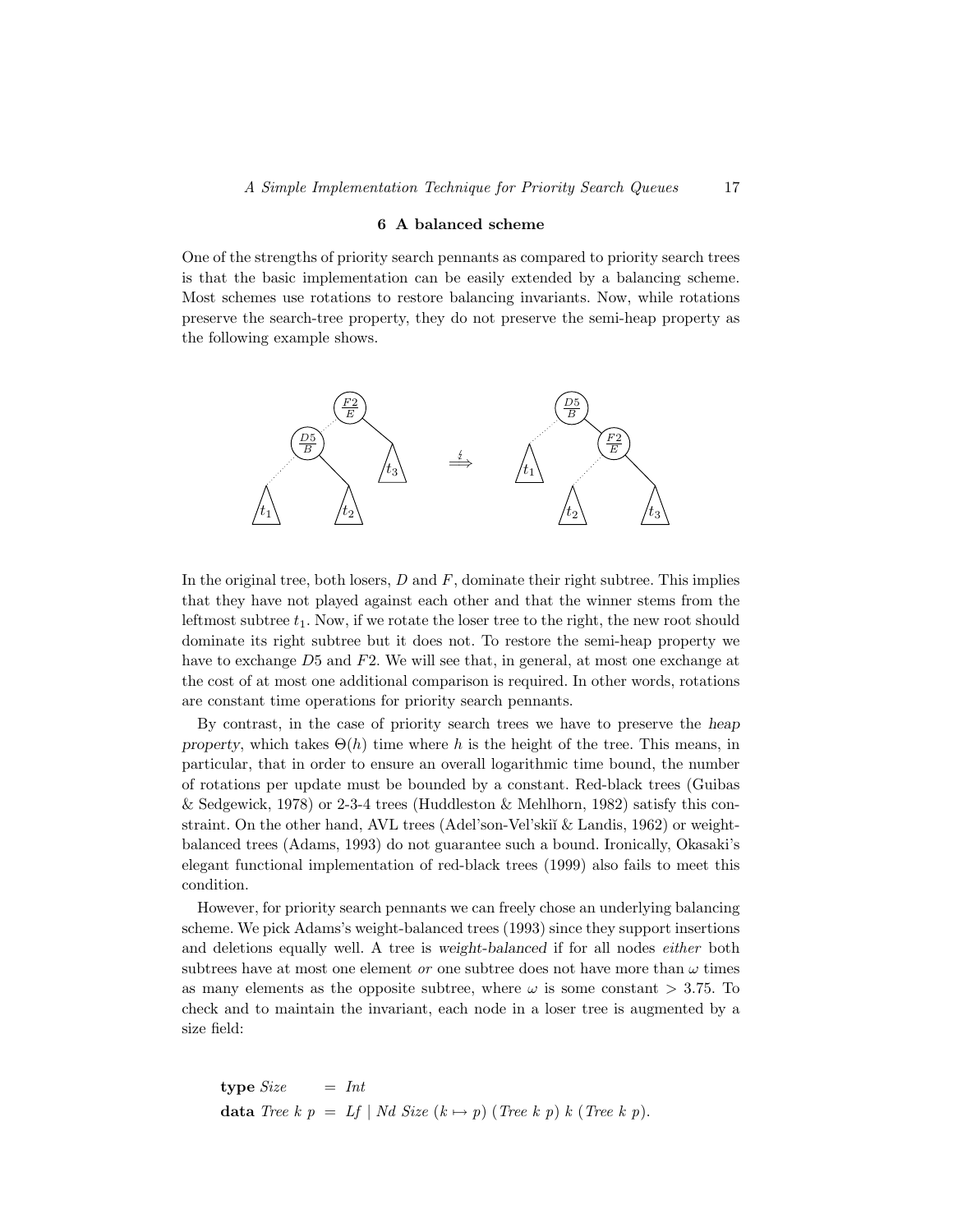Using views and smart constructors we can make the computation of the size field totally transparent.

| leaf                    |       | $= Lf$                                                  |
|-------------------------|-------|---------------------------------------------------------|
| node $b \, l \, k \, r$ |       | $= Nd (1 + size l + size r) b l k r$                    |
| view Tree $k$ p         |       | $=$ Leaf   Node $(k \mapsto p)$ (Tree k p) k (Tree k p) |
| where                   |       |                                                         |
| Lf                      |       | $\rightarrow$ Leaf                                      |
| $Nd_b l k r$            |       | $\rightarrow$ Node b l k r                              |
| size                    |       | $\therefore$ Tree k $p \rightarrow Size$                |
| size Lf                 | $= 0$ |                                                         |
| size $(Nd s_{---}) = s$ |       |                                                         |

In the sequel we will use the smart constructors *leaf* and *node* to construct weightbalanced trees, the view constructors Leaf and Node to pattern match weightbalanced trees, and the function size to query the size field.

The balance function defined below maintains weight-balance using single and double rotations under the precondition that at most one subtree has changed size by at most one element and the original tree was in balance. The algorithm is described in more detail in Adams (1993).

```
balance b l k r
   | size l + size \ r < 2 = node \ b \ l \ k \ r| size r > \omega * size \ell = balance-left \ b \ \ell \ k \ r| size l > \omega * size r = balance-right b l k r| otherwise = node b l k rbalance-left b l k r@(Node = rl = rr)\vert size rl < size \r{rr} = single-left b l k r
   \vert otherwise \vert = double-left b l k r
balance-right b l@(Node = ll = lr) k r| size lr < size ll = single-right b l k r
   | otherwise = double-right \, b \, l \, k \, r
```
The *balance* operation is essentially the same as for search trees. Only the implementation of the rotations is more elaborate since they have to maintain the semi-heap property. Figure 6 displays the possible cases for a single rotation to the right. Since a single rotation involves two nodes and since each node may dominate one of two subtrees, we must distinguish four different cases. The only problematic case is the last one, where we have to perform one additional match to determine the top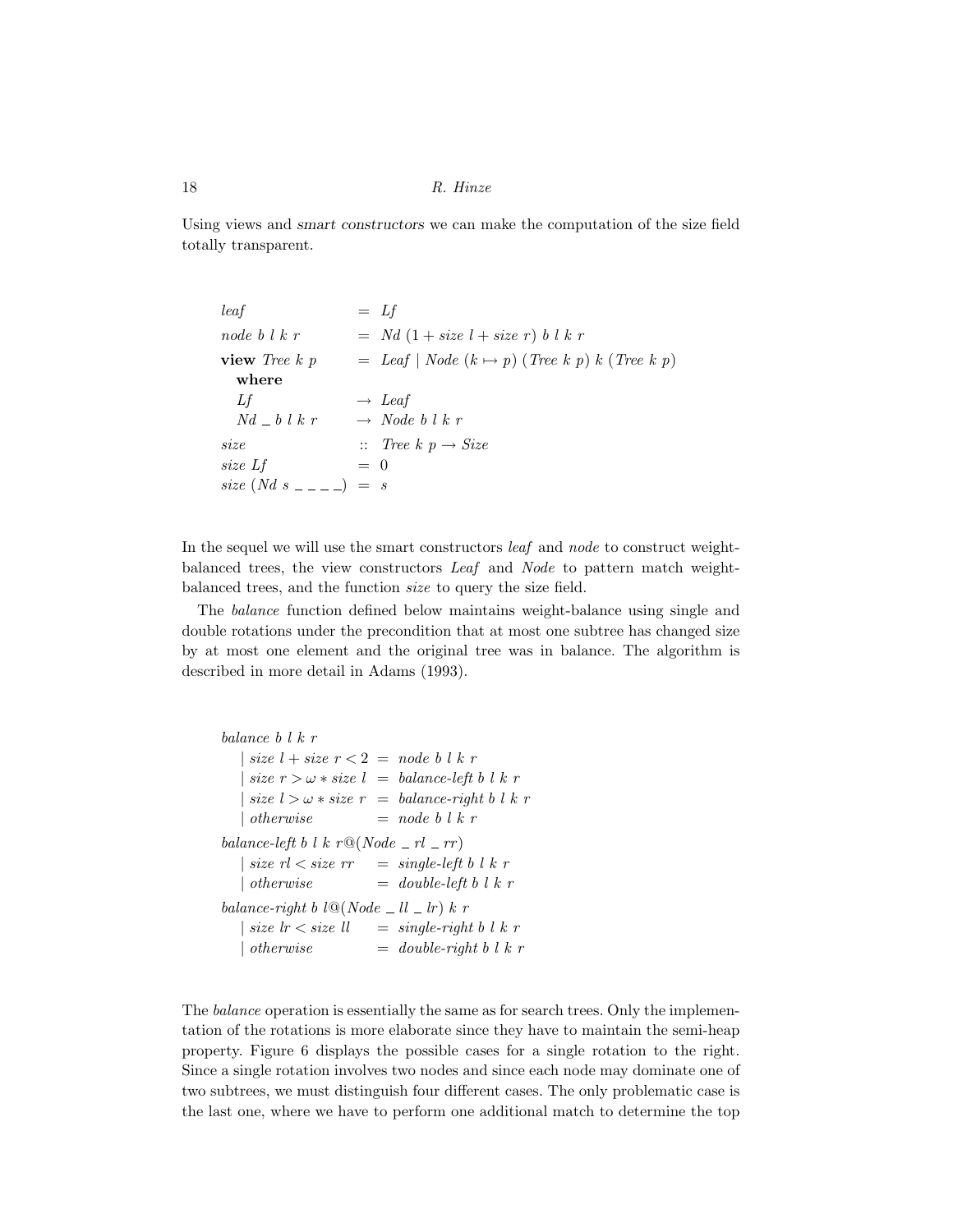

Fig. 6. A single rotation to the right ( $-\infty$  represents the winner;  $b_1 \leq b_2$  is shorthand for *prio*  $b_1 \leq p$ *rio*  $b_2$ ).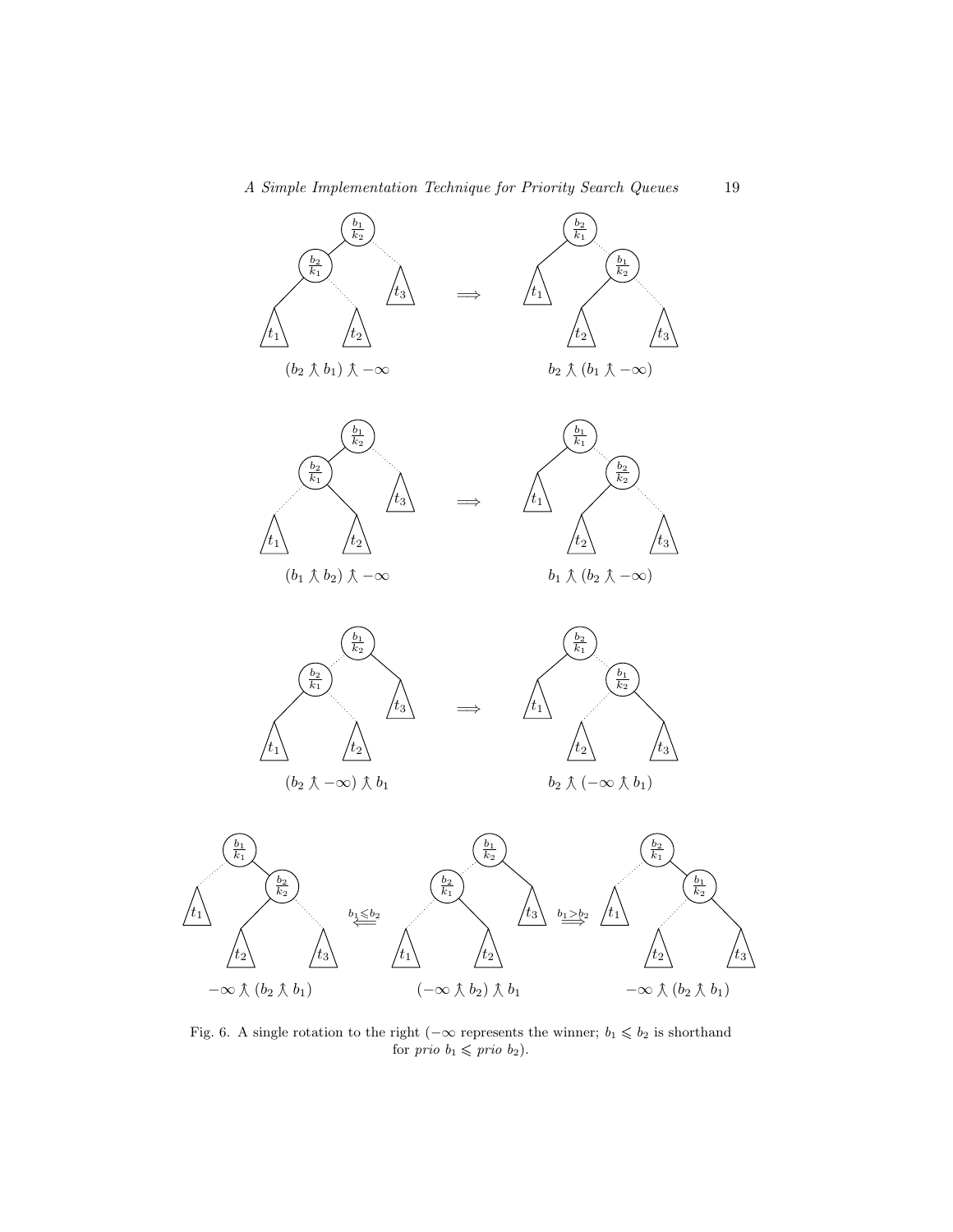binding. In general,  $b_1$  is the new top binding iff key  $b_2 > k_1$  and prio  $b_1 \leqslant pri$  o  $b_2$ . The four cases for the left rotation are symmetric.

single-left  $b_1$   $t_1$   $k_1$  (Node  $b_2$   $t_2$   $k_2$   $t_3$ ) | key  $b_2 \le k_2 \wedge \text{prio } b_1 \le \text{prio } b_2 = \text{node } b_1 \text{ (node } b_2 t_1 k_1 t_2) k_2 t_3$ | otherwise  $=$  node  $b_2$  (node  $b_1$  t<sub>1</sub> k<sub>1</sub> t<sub>2</sub>) k<sub>2</sub> t<sub>3</sub> single-right  $b_1$  (Node  $b_2$   $t_1$   $k_1$   $t_2$ )  $k_2$   $t_3$ | key  $b_2 > k_1$  ∧ prio  $b_1 \leq p$ rio  $b_2$  = node  $b_1$  t<sub>1</sub>  $k_1$  (node  $b_2$  t<sub>2</sub>  $k_2$  t<sub>3</sub>) | otherwise  $=$  node  $b_2$   $t_1$   $k_1$  (node  $b_1$   $t_2$   $k_2$   $t_3$ )

Double rotations are implemented in terms of single rotations.

double-left  $b_1$   $t_1$   $k_1$  (Node  $b_2$   $t_2$   $k_2$   $t_3$ )  $=$  single-left  $b_1$   $t_1$   $k_1$  (single-right  $b_2$   $t_2$   $k_2$   $t_3$ ) double-right  $b_1$  (Node  $b_2$   $t_1$   $k_1$   $t_2$ )  $k_2$   $t_3$  $=$  single-right  $b_1$  (single-left  $b_2$   $t_1$   $k_1$   $t_2$ )  $k_2$   $t_3$ 

# Remark 4

Since a double rotation is defined in terms of two single rotations, at most two additional matches are required. Perhaps surprisingly, one can show that only one additional match suffices. A direct implementation of the double rotations is left as an exercise to the reader.  $\Box$ 

It remains to adapt the implementation of Section 5 to balanced trees. This can be done by a simple renaming: occurrences of the constructors Start and Loser in patterns must be replaced by Leaf and Node; occurrences in expressions must be replaced by leaf and balance. The smart constructor node can be used instead of balance if the shape of the tree has not changed (as in the case of adjust) or if the tree is known to be balanced (as in the case of from-ord-list).

Let us conclude the section with a brief discussion of the running times of the various operations. For simplicity, we assume that we are working in a strict setting. Weight-balanced trees have a height that is logarithmic in the number of elements. Consequently, the dictionary operations (lookup, insert, and delete) and the priority queue operations (Min) have a worst-case running time of  $\Theta(\log n)$ . The conversion functions *from-ord-list* and *to-ord-list* are both linear in the number of bindings. Finally, the range queries take  $\Theta(r(\log n - \log r))$  time where r is the length of the output list—the next section contains a detailed analysis. The following table summarizes the running times: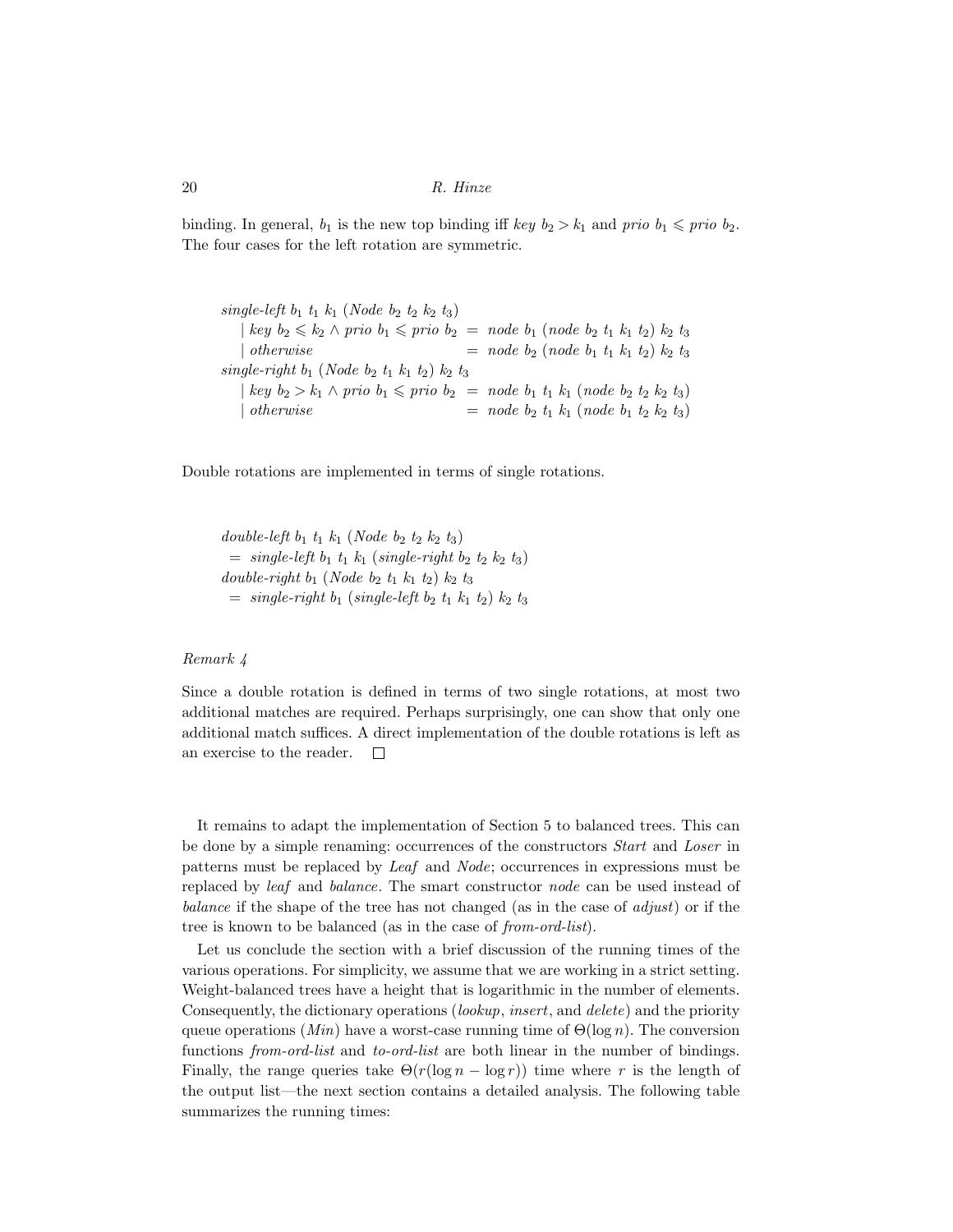| Constructors and insertion |                               | Destructors and deletion |                  |  |
|----------------------------|-------------------------------|--------------------------|------------------|--|
| Ø                          | $\Theta(1)$                   | Empty                    | $\Theta(1)$      |  |
| $\{\cdot\}$                | $\Theta(1)$                   | Min                      | $\Theta(\log n)$ |  |
| insert                     | $\Theta(\log n)$              | delete                   | $\Theta(\log n)$ |  |
| from-ord-list              | $\Theta(n)$                   |                          |                  |  |
| <i>Observers</i>           |                               | Modifier                 |                  |  |
| lookup                     | $\Theta(\log n)$              | adjust                   | $\Theta(\log n)$ |  |
| $to$ -ord-list             | $\Theta(n)$                   |                          |                  |  |
| $at-most$                  | $\Theta(r(\log n - \log r))$  |                          |                  |  |
| $at$ -most-range           | $\Theta(r(\log n - \log r)).$ |                          |                  |  |

#### 7 Analysis of at-most and at-most-range

The range queries at-most and at-most-range are so-called output-sensitive algorithms, that is, their running time is not only governed by the total number of bindings in the tree but also by the number of bindings they return as a result. To estimate their running time we have to determine the number of nodes that must be inspected to return r outputs. A general observation is that whenever a player enters the output list, we must additionally check all the players who have lost to this particular player. Consider the pennant of Figure 3. If Eelco is selected, we must check Lambert, Doaitse, and Johan. If Lambert is also selected, we must additionally check Piet and Nigel.

The structure becomes more apparent if we turn the binary semi-heap into a multiway heap. The dominated subtrees become children and the non-dominated subtrees become siblings. Figure 7 displays the tree thus obtained. This transformation is an instance of what is known as the natural correspondence between binary trees and forests, see Knuth (1997).

To simplify the analysis let us assume that the original trees are perfectly balanced as in our example, so that we have a total number of  $n = 2<sup>h</sup>$  bindings. In this special case we obtain as the result of the transformation a so-called binomial heap (Vuillemin, 1978). Now, in a binomial heap with  $n = 2<sup>h</sup>$  elements, we have one node with h subtrees (namely the root), 2<sup>0</sup> nodes with  $h-1$  subtrees, 2<sup>1</sup> nodes with  $h-2$  subtrees, ...,  $2^{h-2}$  nodes with 1 subtree, and  $2^{h-1}$  nodes with 0 subtrees. Summing up and and adding one for the root we obtain a total of  $n$  nodes:

$$
n = 1 + h + 2^{0} \cdot (h - 1) + 2^{1} \cdot (h - 2) + \dots + 2^{h-2} \cdot 1 + 2^{h-1} \cdot 0.
$$

Using the binary logarithm we can rewrite the above identity into the following form:

$$
n = 1 + h + \sum_{k=1}^{n-1} h - 1 - \lfloor \lg k \rfloor.
$$

On the right-hand side we have a sum with  $n + 1$  summands. Now, if we only sum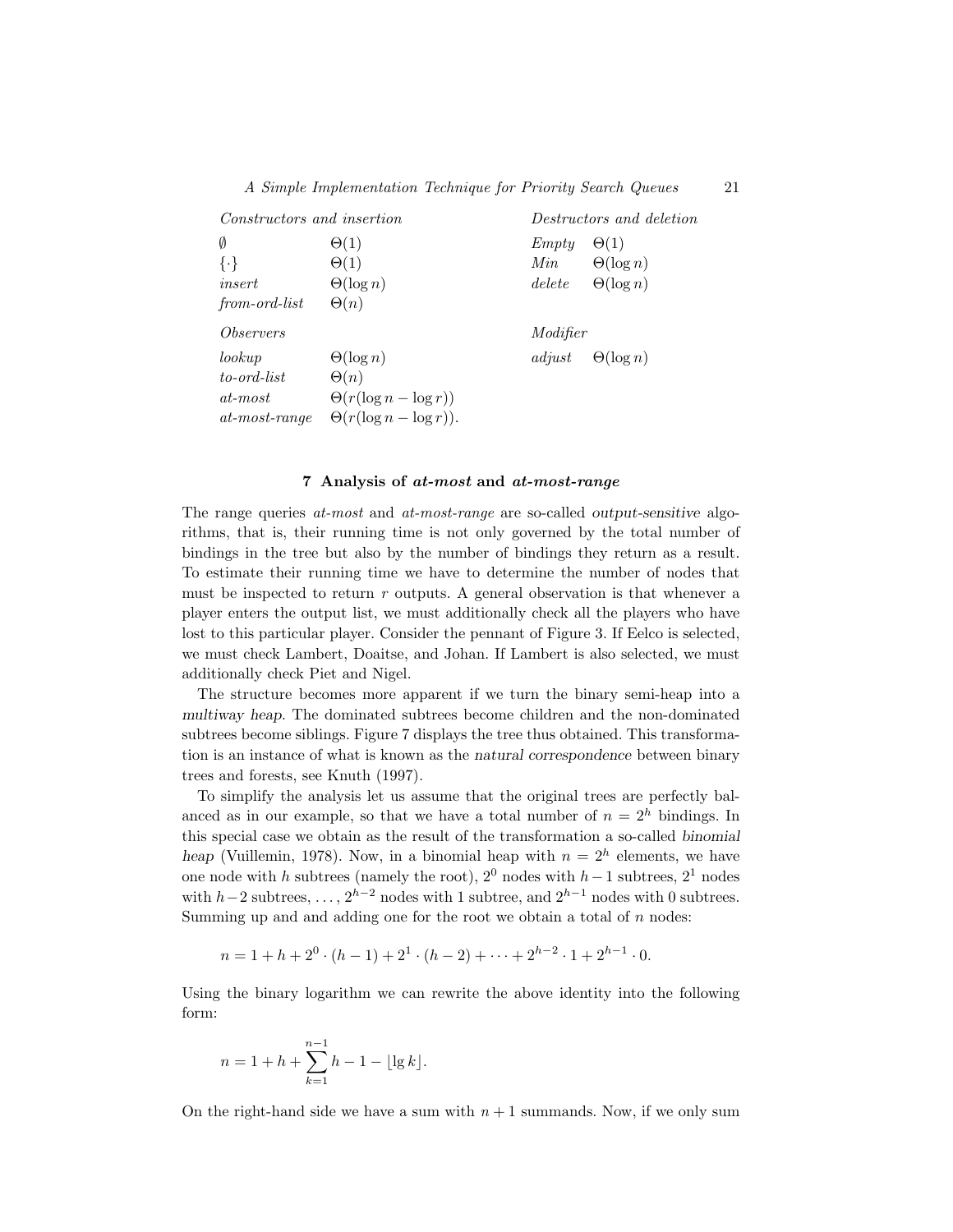

Fig. 7. The multi-way heap corresponding to the binary semi-heap of Figure 3.

up the first  $r + 1$  summands, we obtain the desired maximum number of successors of  $r$  nodes. Consequently, the worst-case running time of  $at-most$  is proportional to

$$
1 + h + \sum_{k=1}^{r-1} h - 1 - \lfloor \lg k \rfloor,
$$

for  $1 \leq r \leq n$ . To estimate the asymptotic growth of this function we use the formula

$$
\sum_{k=1}^{m} \lfloor \lg k \rfloor = (m+1) \lfloor \lg(m+1) \rfloor - 2^{\lfloor \lg(m+1) \rfloor + 1} + 2
$$

and calculate

$$
1 + h + \sum_{k=1}^{r-1} h - 1 - \lfloor \lg k \rfloor
$$
  
= 1 + h + (r - 1)(h - 1) - (r \lfloor \lg r \rfloor - 2^{\lfloor \lg r \rfloor + 1} + 2)  
= r \lg n - r - r \lfloor \lg r \rfloor + 2^{\lfloor \lg r \rfloor + 1}  
= r(\lg n - \lg r) + O(r).

Thus, if  $r$  is small, we have a logarithmic running time. The running time eventually becomes linear as r approaches n.

The second query function at-most-range enjoys the same asymptotic bound since the test of the priority dominates the running time. Note that a range query that considers only the keys requires merely  $\Theta(\log n + r)$  time.

Let us conclude the section by noting that priority search pennants answer range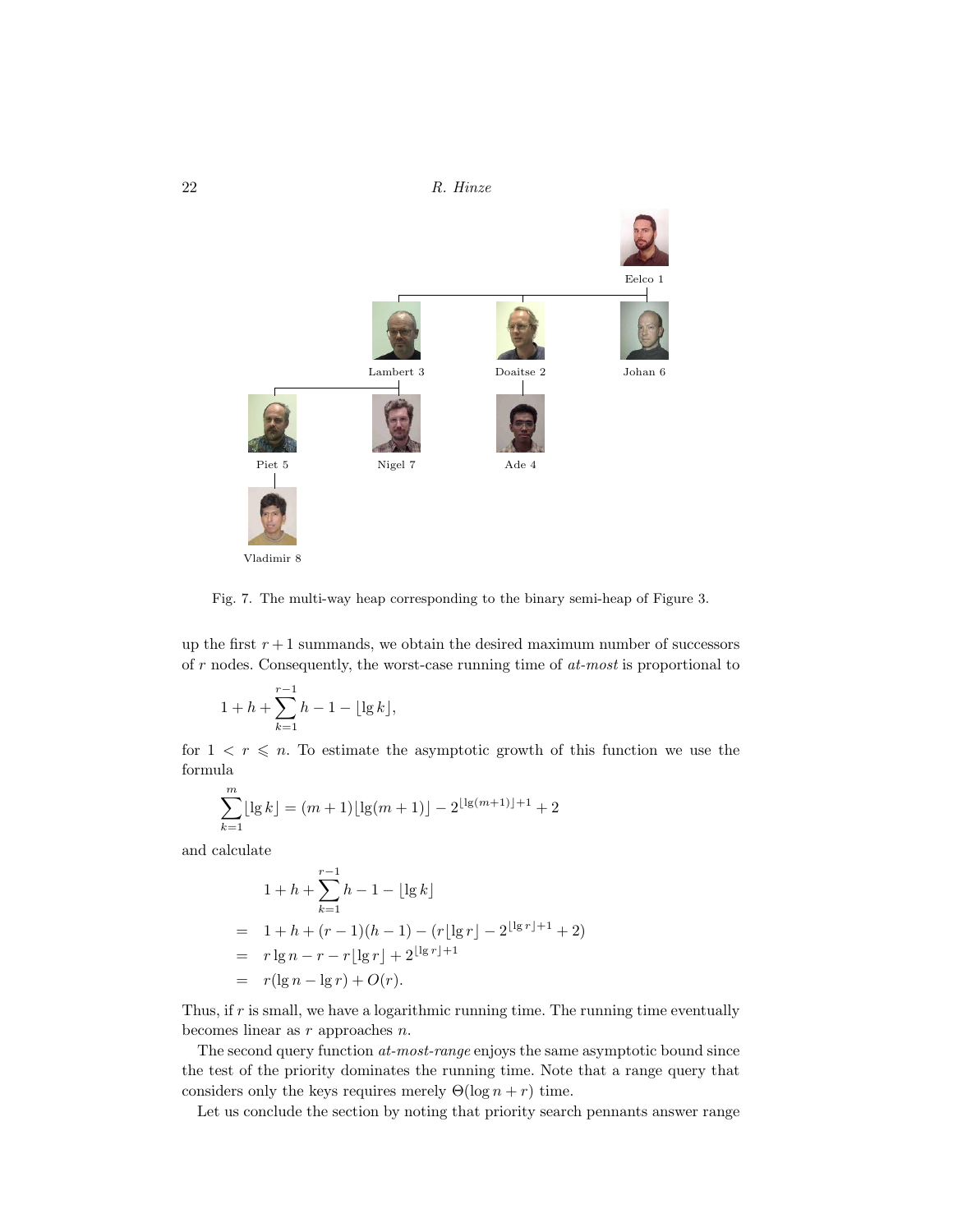queries less efficiently than priority search trees, which support them in  $\Theta(\log n+r)$ time (Fries *et al.*, 1987). The reason is simply that the heap property is stronger than the semi-heap property: in the case of binary heaps at most two additional elements must be checked for every element that enters the output list. As an aside, this also shows that binomial heaps, which are essentially sequences of semi-heaps (Hinze, 1999b), are less well-suited for answering range queries.

# 8 Related work

Priority search queues We have already commented on the relationship between priority search pennants and McCreight's priority search trees (1985). Let us briefly summarize the main points. Priority search trees are restricted to balancing schemes where the number of rotations per update is bounded by a constant. By contrast, our methods works with arbitrary balancing schemes. The asymptotic running times of the finite map and the priority queue operations are the same for both approaches. However, priority search trees support range queries more efficiently.

As an aside, priority search trees should not be confused with cartesian trees or treaps, which are also a combination of search trees and priority queues (Vuillemin, 1980). In a priority search tree each node is labelled with two keys, the key of the binding and an additional split key, whereas in a treap the key of the binding serves as the split key, which completely determines the structure of the treap.

Tournament trees and pennants Tournament trees and loser trees already appear in Knuth's TAOCP series (1998). The term pennant was coined by Sack and Strothotte (1990) to denote topped, perfectly balanced trees (we do not require the trees to be perfectly balanced though). Pennants are widespread: Sack and Strothotte employ them to design algorithms for splitting and merging heaps in the form of leftcomplete binary trees, Okasaki (1998a) uses pennants as a fundamental building block for data structures modelled after number systems, pennants underly binomial heaps (Hinze, 1999b), and they are useful for analysing red-black trees (Hinze, 1999a).

Dijkstra's algorithm Using priority search queues we were able to implement Dijkstra's shortest-path algorithm in a purely functional way. Previous formulations like that of King (1996) relied in an essential way on stateful computations. King writes:

. . . if a purely function solution exists for these algorithms [Dijkstra's and Kruskal's] it will probably involve using a state-encapsulating combinator.

Perhaps surprisingly, by using a different abstract data type—priority search queues instead of priority queues—we obviate the need for state. We feel that the resulting code is much clearer than the state-based formulation.

Views Views have originally been introduced by Wadler (1987). Later the idea was fleshed out into a proposal for an extension to Haskell (Burton et al., 1996). Okasaki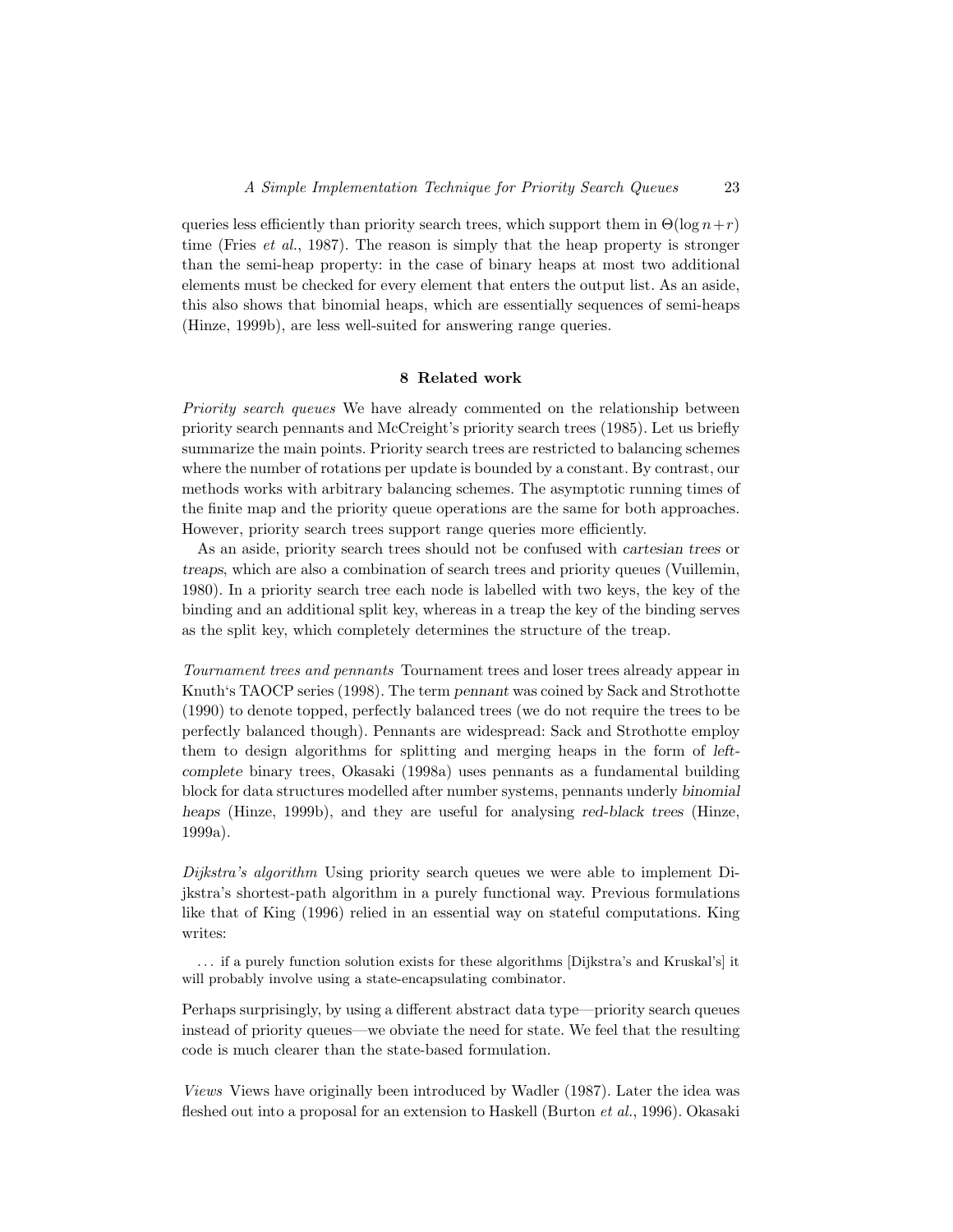slightly simplified the proposal and adapted it to Standard ML (1998b). A recent paper by the same author (2000), where Okasaki strongly advocates the use of views, revived the author's interest in this language feature.

# 9 Conclusion

Priority search queues are an amazing combination of finite maps and priority queues in that they support both dictionary and priority queue operations. Building upon the metaphor of a knockout tournament we have developed a simple, yet efficient implementation technique for this abstract data type. In developing the code the concept of views was tremendously helpful: views enhanced both the readability and the modularity of the code. We have presented two applications of priority search queues: a purely functional implementation of Dijkstra's single-source shortest path algorithm and an efficient implementation of the first-fit heuristics for the bin packing problem. We hope to see further applications in the future.

## References

- Adams, S. (1993) Functional Pearls: Efficient sets—a balancing act. Journal of Functional *Programming*  $3(4):553 - 561$ .
- Adel'son-Vel'skiı̆, G. and Landis, Y. (1962) An algorithm for the organization of information. Doklady Akademiia Nauk SSSR 146:263-266. English translation in Soviet Math. Dokl. 3, pp. 1259–1263.
- Braun, W. and Rem, M. (1983) A logarithmic implementation of flexible arrays. Memorandum MR83/4, Eindhoven University of Technology.
- Burton, W., Meijer, E., Sansom, P., Thompson, S. and Wadler, P. (1996) Views: An Extension to Haskell Pattern Matching. available from http://www.haskell.org/development/views.html.
- Fries, O., Mehlhorn, K., Näher, S. and Tsakalidis, A. (1987) A log log n data structure for three-sided range queries. Information Processing Letters 25(4):269–273.
- Guibas, L. J. and Sedgewick, R. (1978) A diochromatic framework for balanced trees. Proceedings of the 19th Annual Symposium on Foundations of Computer Science pp. 8–21. IEEE Computer Society.
- Hinze, R. (1999a) Constructing red-black trees. Okasaki, C. (ed), Proceedings of the Workshop on Algorithmic Aspects of Advanced Programming Languages, WAAAPL'99, Paris, France pp. 89–99. The proceedings appeared as a technical report of Columbia University, CUCS-023-99, also available from http://www.cs.columbia.edu/~cdo/waaapl.html.
- Hinze, R. (1999b) Functional Pearl: Explaining binomial heaps. Journal of Functional Programming  $9(1):93-104$ .
- Huddleston, S. and Mehlhorn, K. (1982) A new data structure for representing sorted lists. Acta Informatica 17:157–184.
- King, D. (1996) Functional Programming and Graph Algorithms. Ph.d. thesis, Department of Computer Science, University of Glasgow.
- Knuth, D. E. (1997) The Art of Computer Programming, Volume 1: Fundamental Algorithms. 3rd edn. Addison-Wesley Publishing Company.
- Knuth, D. E. (1998) The Art of Computer Programming, Volume 3: Sorting and Searching. 2nd edn. Addison-Wesley Publishing Company.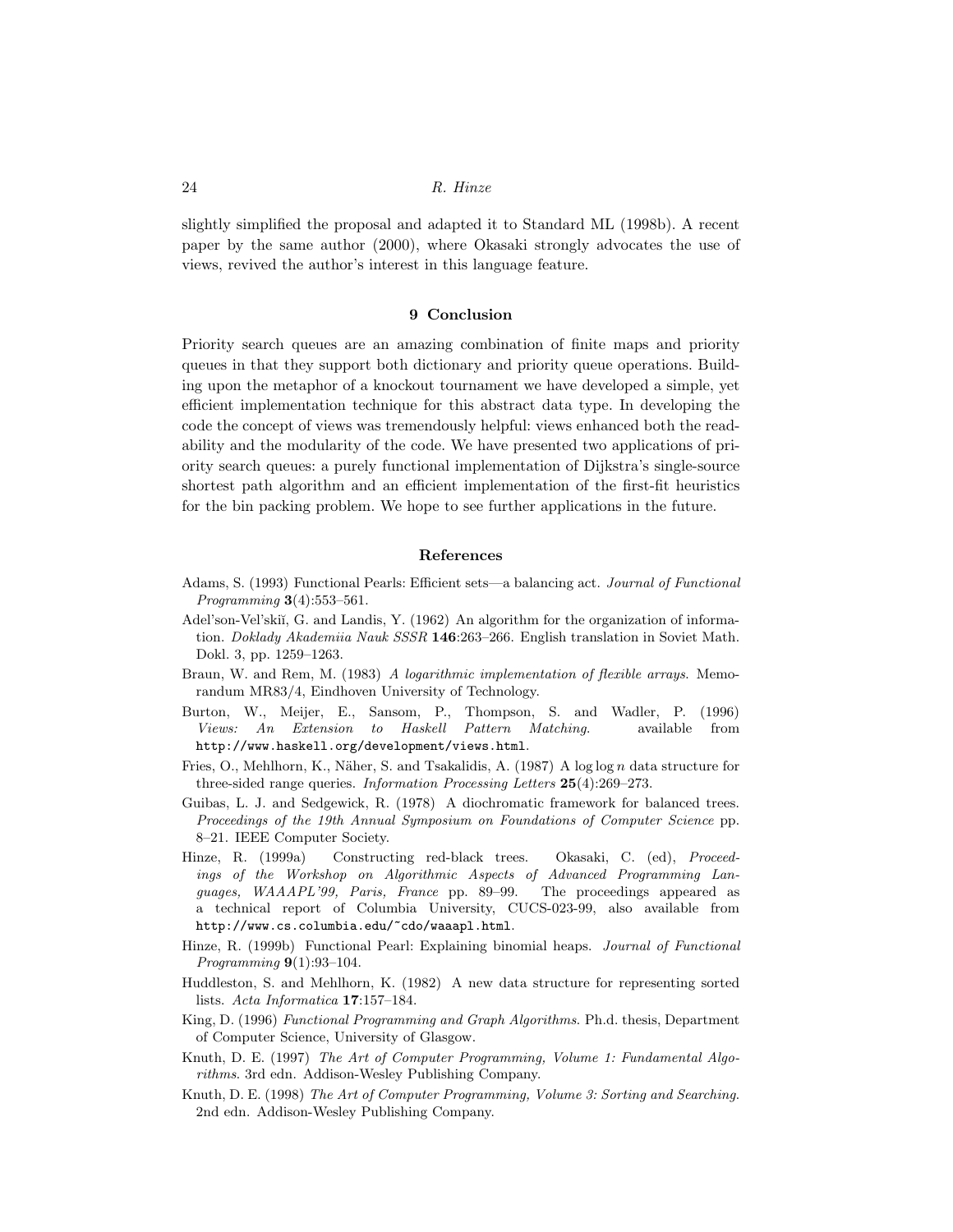McCreight, E. M. (1985) Priority search trees. SIAM Journal on Computing 14(2):257– 276.

- Meijer, E., Fokkinga, M. and Paterson, R. (1991) Functional programming with bananas, lenses, envelopes and barbed wire. 5th ACM Conference on Functional Programming Languages and Computer Architecture, FPCA'91, Cambridge, MA, USA. Lecture Notes in Computer Science 523, pp. 124–144. Springer-Verlag.
- Okasaki, C. (1998a) Purely Functional Data Structures. Cambridge University Press.
- Okasaki, C. (1998b) Views for Standard ML. The 1998 ACM SIGPLAN Workshop on ML, Baltimore, Maryland pp. 14–23.
- Okasaki, C. (1999) Functional Pearl: Red-Black trees in a functional setting. Journal of Functional Programming 9(4):471–477.
- Okasaki, C. (2000) Breadth-first numbering: lessons from a small exercise in algorithm design.  $ACM$  SIGPLAN Notices  $35(9):131-136$ .
- Peyton Jones, S. and Hughes, J. (eds). (1999) Haskell  $98 A$  Non-strict, Purely Functional Language. Available from http://www.haskell.org/definition/.
- Sack, J.-R. and Strothotte, T. (1990) A characterization of heaps and its applications. Information and Computation 86(1):69–86.
- Sheard, T. and Fegaras, L. (1993) A fold for all seasons. Proceedings 6th ACM SIG-PLAN/SIGARCH International Conference on Functional Programming Languages and Computer Architecture, FPCA'93, Copenhagen, Denmark pp. 233–242. ACM-Press.
- Vuillemin, J. (1978) A data structure for manipulating priority queues. Communications of the  $ACM$  **21**(4):309-315.
- Vuillemin, J. (1980) A unifying look at data structures. Communications of the ACM 23:229–239.
- Wadler, P. (1987) Views: a way for pattern matching to cohabit with data abstraction. ACM (ed), POPL '87. Fourteenth Annual ACM SIGACT-SIGPLAN Symposium on Principles of programming languages, January 21–23, 1987, Munich, W. Germany pp. 307–313. ACM Press.
- Wood, D. (1993) Data Structures, Algorithms, and Performance. Addison-Wesley Publishing Company.

#### A Auxiliary types and functions

This appendix lists auxiliary types and functions used in the paper. All of them with the notable exception of *foldm* are predefined in Haskell.

The type *Maybe a* represents optional values of type a.

data Maybe  $a = \text{Nothing} | \text{Just a}$ 

The ubiquitous data type of parametric lists is given by

data  $[a] = [] | a : [a]$ .

The function foldr captures a common pattern of recursion on lists—it is also known as the fold-functional (Sheard & Fegaras, 1993) or as a catamorphism (Meijer *et al.*, 1991).

*foldr* :: 
$$
(a \rightarrow b \rightarrow b) \rightarrow b \rightarrow [a] \rightarrow b
$$
  
\n*foldr* ( $\star$ ) *b* [] = *b*  
\n*foldr* ( $\star$ ) *b* (*a* : *as*) = *a*  $\star$  *foldr* ( $\star$ ) *b as*